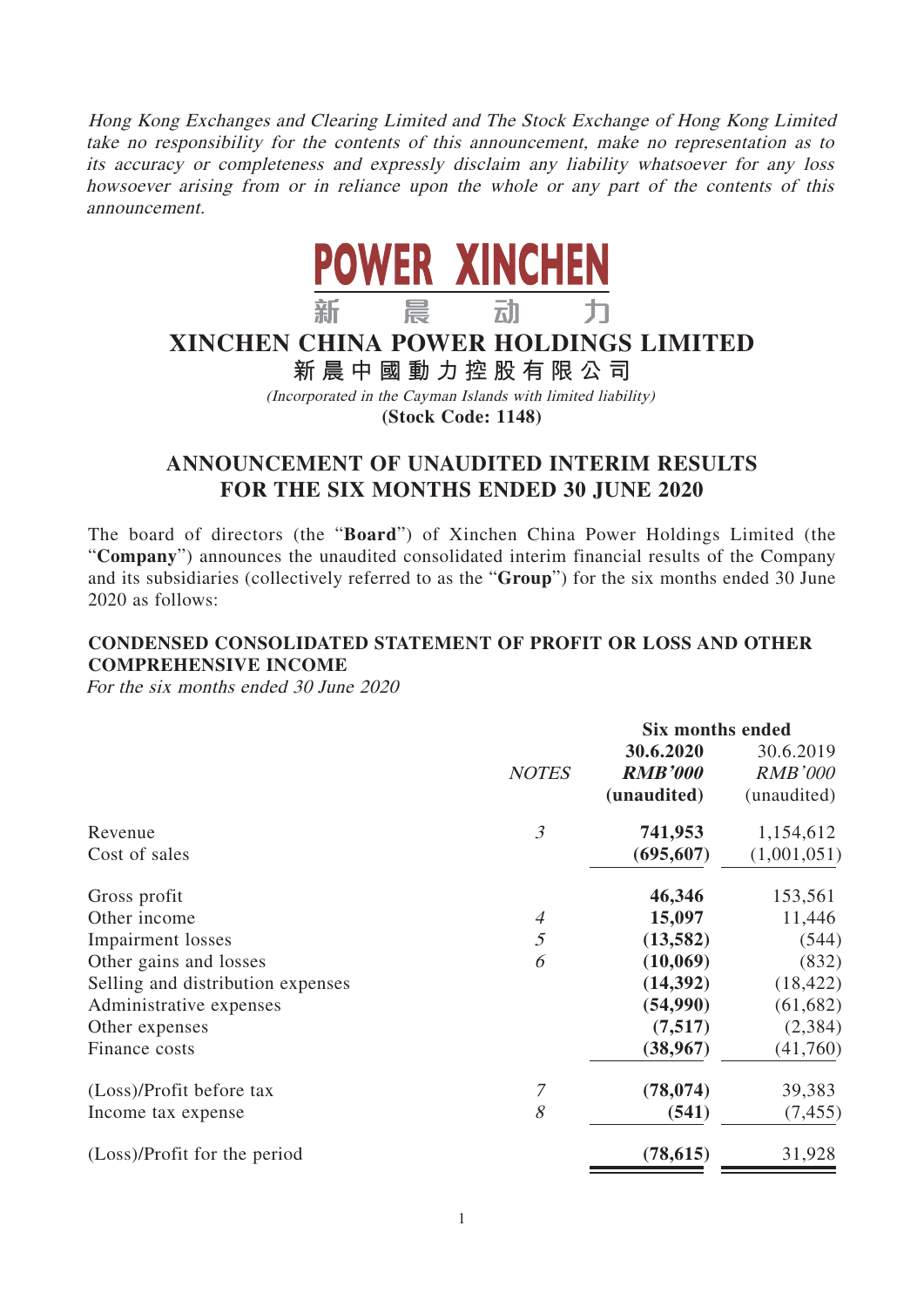|                                                  | <b>Six months ended</b> |                |                |  |
|--------------------------------------------------|-------------------------|----------------|----------------|--|
|                                                  |                         | 30.6.2020      | 30.6.2019      |  |
|                                                  | <b>NOTES</b>            | <b>RMB'000</b> | <b>RMB'000</b> |  |
|                                                  |                         | (unaudited)    | (unaudited)    |  |
| Other comprehensive income:                      |                         |                |                |  |
| Items that may be reclassified subsequently      |                         |                |                |  |
| to profit or loss:                               |                         |                |                |  |
| Fair value loss on:                              |                         |                |                |  |
| Receivables measured at fair value through other |                         |                |                |  |
| comprehensive income ("FVTOCI")                  |                         | (282)          | (1,484)        |  |
| Other comprehensive loss for the period          |                         | (282)          | (1,484)        |  |
|                                                  |                         |                |                |  |
| Total comprehensive (loss)/income for the period |                         | (78, 897)      | 30,444         |  |
|                                                  |                         |                |                |  |
| $(Loss)/Earnings$ per share – Basic (RMB)        | 10                      | (0.061)        | 0.025          |  |
|                                                  |                         |                |                |  |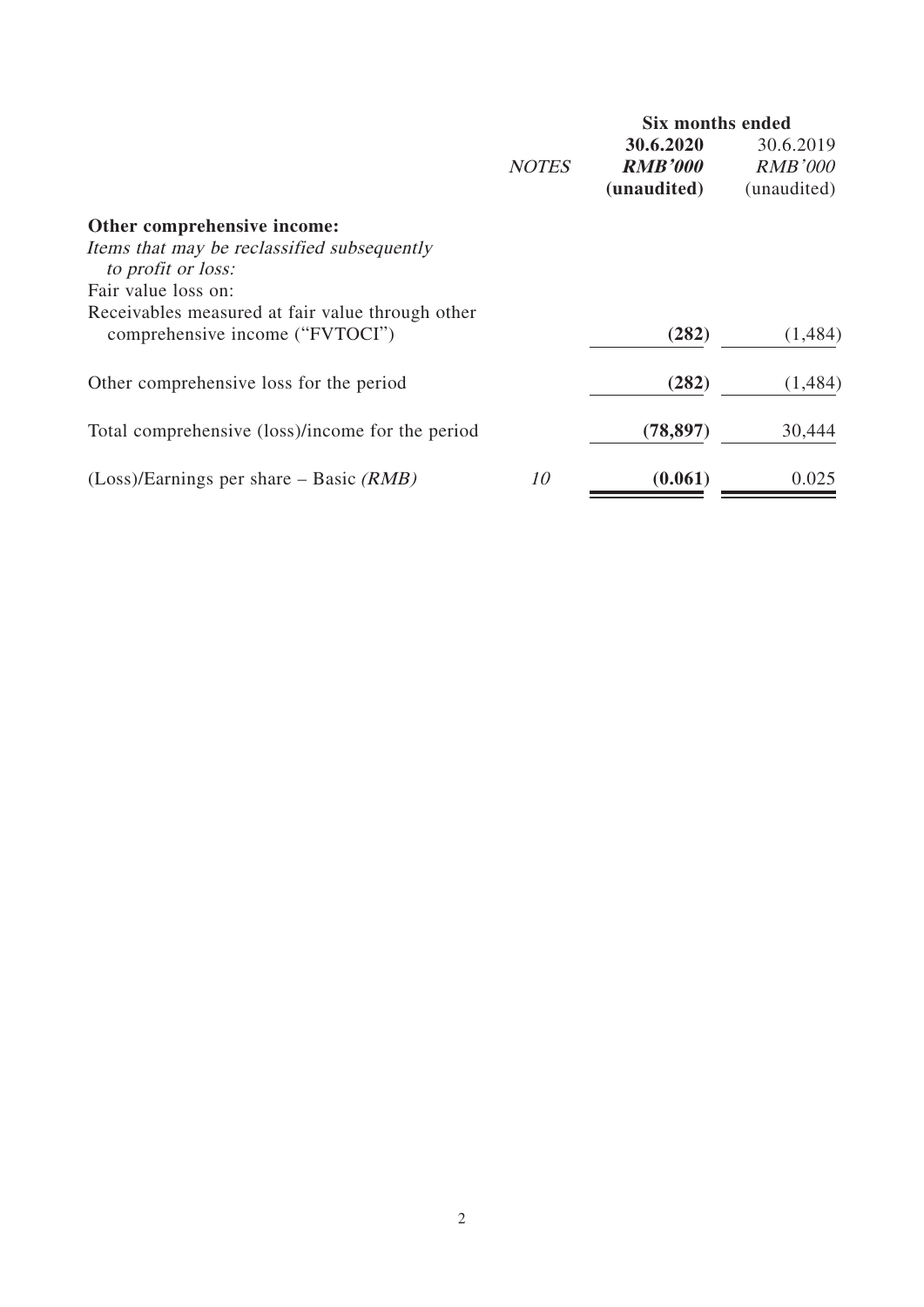# **CONDENSED CONSOLIDATED STATEMENT OF FINANCIAL POSITION**

As at 30 June 2020

|                                    | <b>NOTES</b> | 30.6.2020<br><b>RMB'000</b><br>(unaudited) | 31.12.2019<br><b>RMB'000</b><br>(audited) |
|------------------------------------|--------------|--------------------------------------------|-------------------------------------------|
| <b>NON-CURRENT ASSETS</b>          |              |                                            |                                           |
| Property, plant and equipment      | 11           | 2,422,274                                  | 2,543,565                                 |
| Prepaid lease payments             |              | 128,353                                    | 130,164                                   |
| Intangible assets                  | 11           | 700,507                                    | 669,384                                   |
| Loan to a shareholder              |              | 15,035                                     | 14,314                                    |
| Deferred tax assets                |              | 18,900                                     | 18,182                                    |
|                                    |              | 3,285,069                                  | 3,375,609                                 |
| <b>CURRENT ASSETS</b>              |              |                                            |                                           |
| Inventories                        |              | 615,468                                    | 658,422                                   |
| Trade and other receivables        | 12a          | 639,273                                    | 437,624                                   |
| Receivables measured at FVTOCI     | 12b          | 37,895                                     | 34,348                                    |
| Tax recoverable                    |              | 9,979                                      | 9,555                                     |
| Amounts due from related companies | 13           | 923,670                                    | 1,145,866                                 |
| Pledged/restricted bank deposits   |              | 462,535                                    | 266,068                                   |
| Bank balances and cash             |              | 63,762                                     | 98,188                                    |
|                                    |              | 2,752,582                                  | 2,650,071                                 |
| <b>TOTAL ASSETS</b>                |              | 6,037,651                                  | 6,025,680                                 |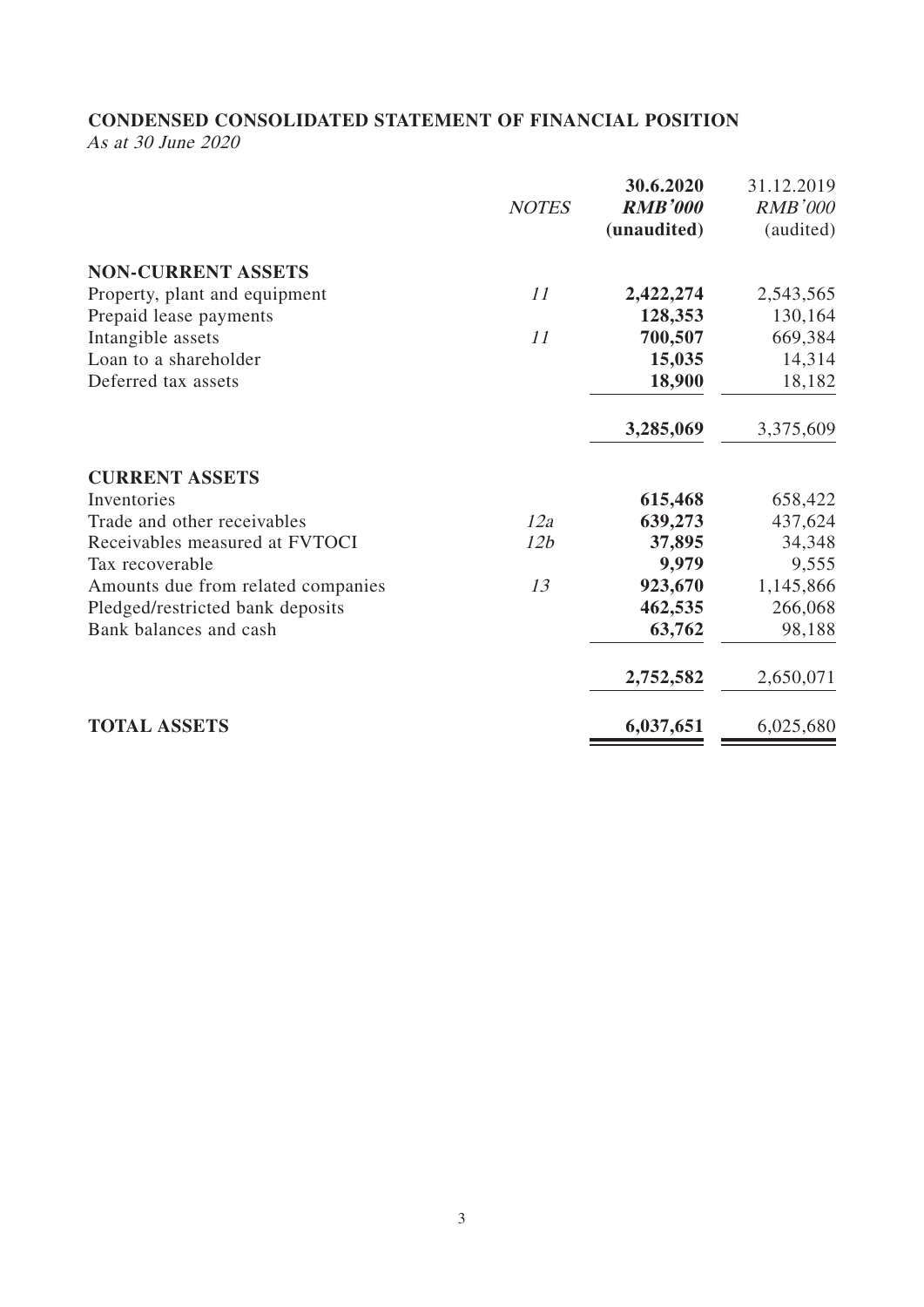|                                                        | <b>NOTES</b> | 30.6.2020<br><b>RMB'000</b><br>(unaudited) | 31.12.2019<br><b>RMB'000</b><br>(audited) |
|--------------------------------------------------------|--------------|--------------------------------------------|-------------------------------------------|
| <b>CURRENT LIABILITIES</b>                             |              |                                            |                                           |
| Trade and other payables                               | 14           | 1,206,678                                  | 1,176,139                                 |
| Amounts due to related companies                       | 15           | 192,836                                    | 215,304                                   |
| Lease liabilities                                      | 16           | 5,243                                      | 8,407                                     |
| Borrowings due within one year                         |              | 1,259,098                                  | 1,008,088                                 |
|                                                        |              | 2,663,855                                  | 2,407,938                                 |
| <b>NET CURRENT ASSETS</b>                              |              | 88,727                                     | 242,133                                   |
| <b>TOTAL ASSETS LESS CURRENT</b><br><b>LIABILITIES</b> |              | 3,373,796                                  | 3,617,742                                 |
| <b>NON-CURRENT LIABILITIES</b>                         |              |                                            |                                           |
| Borrowings due after one year                          |              | 421,372                                    | 577,723                                   |
| Lease liabilities                                      | 16           | 1,808                                      | 5,231                                     |
| Deferred income                                        |              | 37,593                                     | 42,868                                    |
|                                                        |              | 460,773                                    | 625,822                                   |
| <b>NET ASSETS</b>                                      |              | 2,913,023                                  | 2,991,920                                 |
| <b>CAPITAL AND RESERVES</b>                            |              |                                            |                                           |
| Share capital                                          | 17           | 10,457                                     | 10,457                                    |
| Reserves                                               |              | 2,902,566                                  | 2,981,463                                 |
| <b>TOTAL EQUITY</b>                                    |              | 2,913,023                                  | 2,991,920                                 |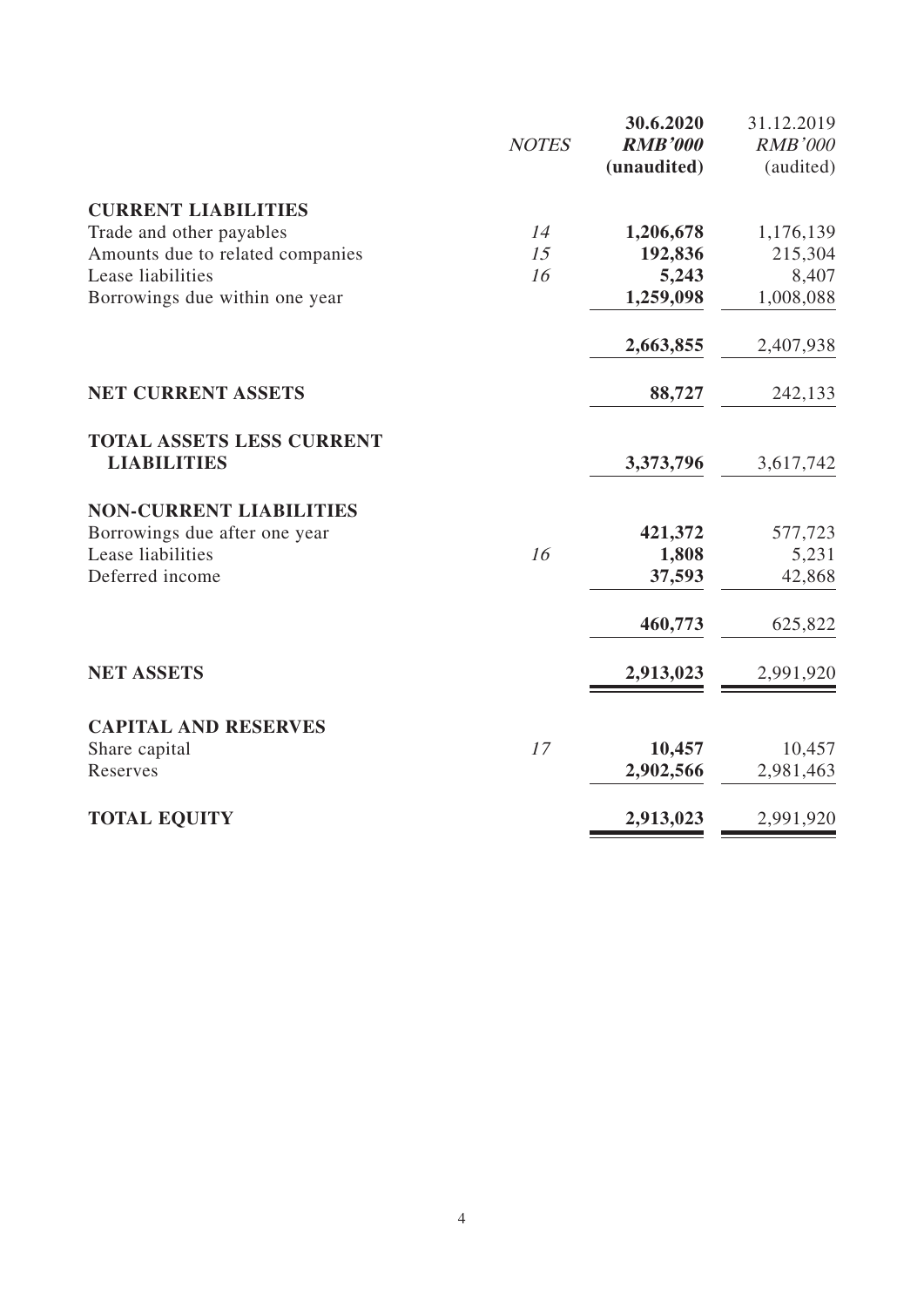## **NOTES TO THE CONDENSED CONSOLIDATED FINANCIAL STATEMENTS**

For the six months ended 30 June 2020

#### **1. BASIS OF PREPARATION**

The condensed consolidated financial statements have been prepared in accordance with Hong Kong Accounting Standard ("HKAS") 34 "Interim Financial Reporting" issued by the Hong Kong Institute of Certified Public Accountants as well as with the applicable disclosure requirements of the Rules Governing the Listing of Securities on The Stock Exchange of Hong Kong Limited (the "Listing Rules").

#### **2. PRINCIPAL ACCOUNTING POLICIES**

The condensed consolidated financial statements have been prepared on the historical cost basis except for certain financial instruments, which are measured at fair values.

The accounting policies adopted in the preparation of the interim condensed consolidated financial statements are consistent with those followed in the preparation of the Group's annual consolidated financial statements for the year ended 31 December 2019, except for the adoption of new standards effective as of 1 January 2020. The Group has not early adopted any standard, interpretation or amendment that has been issued but is not yet effective.

| Definition of Business         |
|--------------------------------|
|                                |
| Interest Rate Benchmark Reform |
|                                |
| Definition of Material         |
|                                |

The adoption of the new and amended HKFRSs had no material impact on how the results and financial position for the current and prior periods have been prepared and presented.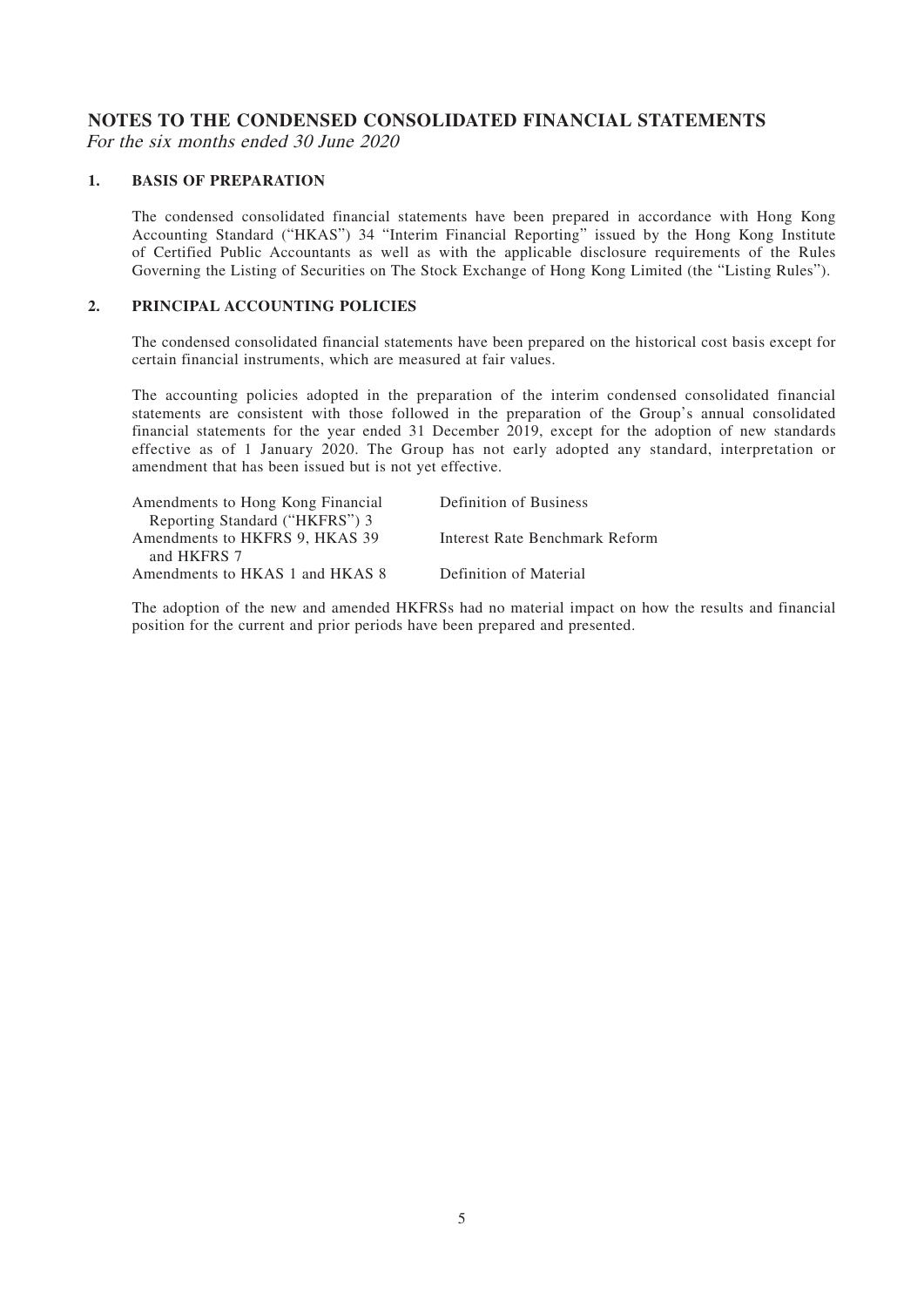#### **3. REVENUE AND SEGMENT INFORMATION**

Information reported to the Board, being the chief operating decision maker, for the purpose of resource allocation and assessment of segment performance focuses on types of goods delivered or services provided.

The Group's operation and main revenue streams are those described in the latest annual financial statements. The Group's revenue is derived from contracts with customers. Revenue for sales of gasoline engines, diesel engines and engine components is recognised at a point in time. All the contracts with customers are agreed at fixed price and the expected duration of the contracts is one year or less.

#### **3.1 Segment revenue and segment results**

The Board reviews operating results and financial information on a product by product basis. Each individual engine product constitutes an operating segment. For certain operating segments that exhibit similar long-term financial performance as they have similar economic characteristics, which are produced by using similar production processes and are distributed and sold to similar classes of customers, the financial information is aggregated into a single reportable operating segment. The Group has three reportable operating segments as follows:

- (1) Gasoline engines;
- (2) Diesel engines; and
- (3) Engine components.

The following is an analysis of the Group's revenue and results by reportable segment:

| <b>Six months ended</b> |                | Six months ended |                                               |
|-------------------------|----------------|------------------|-----------------------------------------------|
| 30.6.2020               | 30.6.2019      | 30.6.2020        | 30.6.2019                                     |
| <b>RMB'000</b>          | <i>RMB'000</i> | <b>RMB'000</b>   | <i>RMB'000</i>                                |
| (Unaudited)             | (Unaudited)    | (Unaudited)      | (Unaudited)                                   |
|                         | 570,653        | (6, 881)         | 55,127                                        |
| 92,736                  | 234,064        | 5,053            | 39,440                                        |
| 389,106                 | 349,895        | 48,174           | 58,994                                        |
| 741,953                 | 1,154,612      | 46,346           | 153,561                                       |
|                         |                |                  | 11,446                                        |
|                         |                |                  | (544)                                         |
|                         |                | (10,069)         | (832)                                         |
|                         |                | (14, 392)        | (18, 422)                                     |
|                         |                | (54,990)         | (61, 682)                                     |
|                         |                | (7,517)          | (2,384)                                       |
|                         |                | (38,967)         | (41,760)                                      |
|                         |                | (78, 074)        | 39,383                                        |
|                         | 260,111        | Segment revenue  | <b>Segment results</b><br>15,097<br>(13, 582) |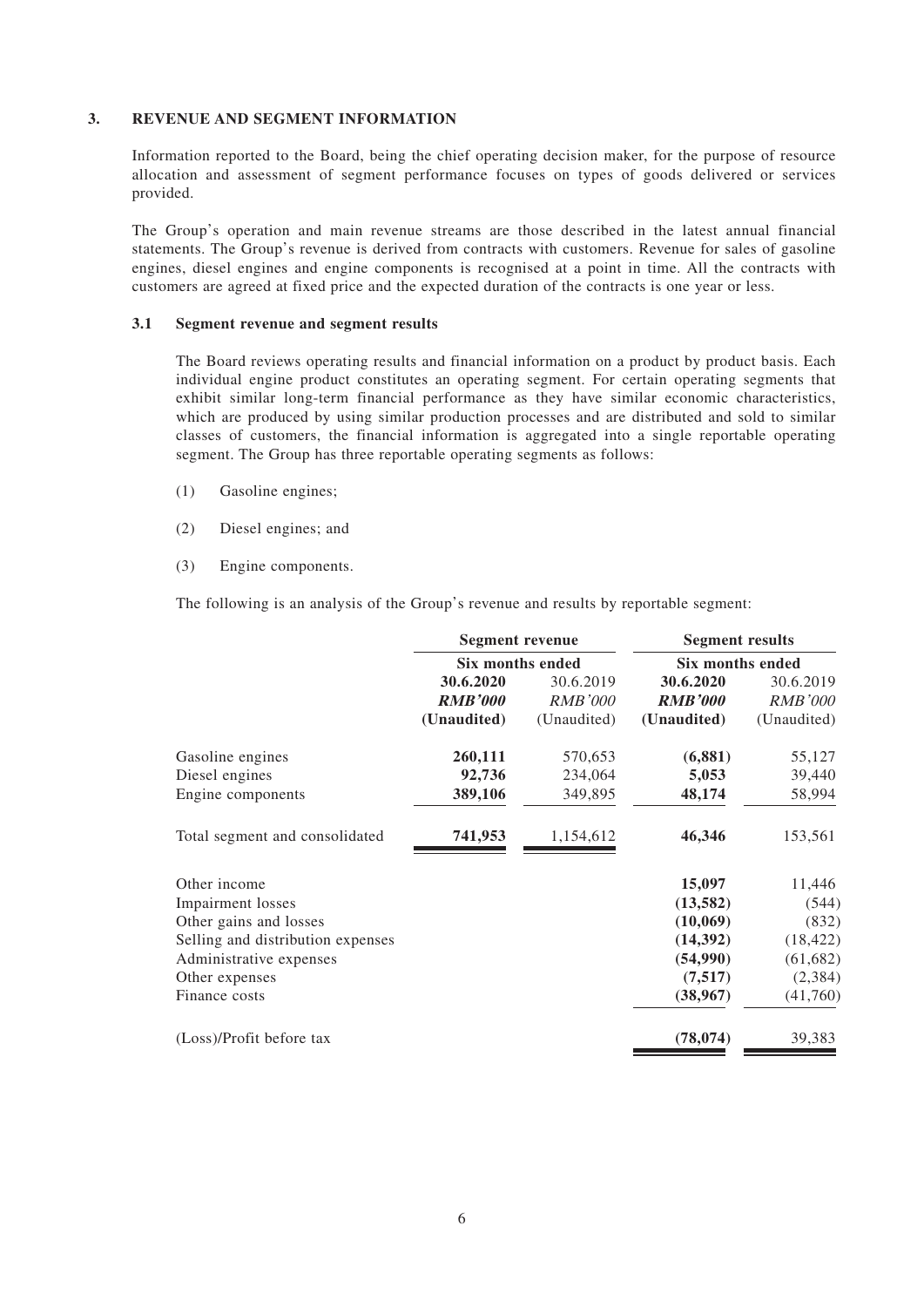Revenue reported above represents revenue generated from sales of goods or service provision to external customers. There were no inter-segment sales during the six months ended 30 June 2020 and 2019.

Segment results represent the (loss)/profit contributed by each segment before the allocation of other income, impairment losses, other gains and losses, selling and distribution expenses, administrative expenses, other expenses and finance costs. This is the measure reported to the Board for the purpose of resource allocation and performance assessment.

#### **3.2 Segment assets and liabilities**

The assets and liabilities of the Group are regularly reviewed by the Board as a whole and no discrete financial information on segment assets and segment liabilities is available, therefore the measure of total assets and total liabilities by reportable operating segment is not presented.

#### **3.3 Geographical information**

The majority of the Group's operations and non-current assets are located in the People's Republic of China (the "PRC"); and almost all of the Group's revenue from external customers is generated in the PRC, which is the country of domicile of Mianyang Xinchen Engine Co., Ltd.\*(綿陽新晨動 力機械有限公司)("Mianyang Xinchen") and its subsidiary.

\* English name for reference only

#### **4. OTHER INCOME**

|                                                    | Six months ended |                |
|----------------------------------------------------|------------------|----------------|
|                                                    | 30.6.2020        | 30.6.2019      |
|                                                    | <b>RMB'000</b>   | <i>RMB'000</i> |
|                                                    | (unaudited)      | (unaudited)    |
| Government grants                                  | 10,543           | 6,274          |
| Bank interest income                               | 3,948            | 4,609          |
| Imputed interest income from loan to a shareholder | 472              | 437            |
| Rental income under operating leases               | 134              | 126            |
|                                                    | 15,097           | 11,446         |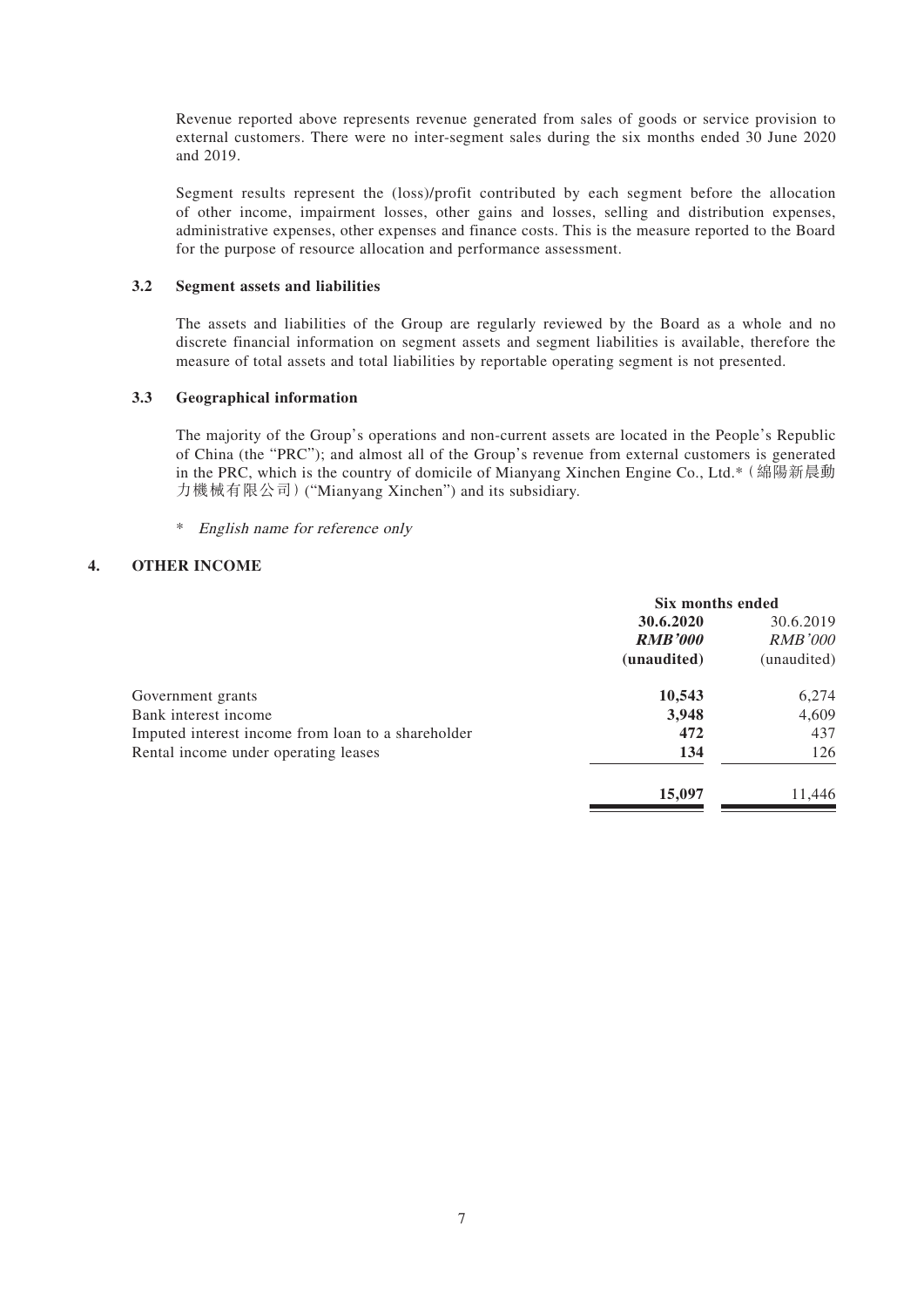### **5. IMPAIRMENT LOSSES**

|                                                           | Six months ended |                |
|-----------------------------------------------------------|------------------|----------------|
|                                                           | 30.6.2020        | 30.6.2019      |
|                                                           | <b>RMB'000</b>   | <b>RMB'000</b> |
|                                                           | (unaudited)      | (unaudited)    |
| Impairment losses recognised on:                          |                  |                |
| $-$ Trade and other receivables <i>(Note 12a)</i>         | 13,582           | 417            |
| $-$ Amounts due from related companies ( <i>Note 13</i> ) |                  | 127            |
|                                                           | 13,582           | 544            |
|                                                           |                  |                |

### **6. OTHER GAINS AND LOSSES**

|                                                                      | Six months ended |                |
|----------------------------------------------------------------------|------------------|----------------|
|                                                                      | 30.6.2020        | 30.6.2019      |
|                                                                      | <b>RMB'000</b>   | <b>RMB'000</b> |
|                                                                      | (unaudited)      | (unaudited)    |
| Net gain arising on financial assets at fair value through profit or |                  |                |
| loss ("FVTPL"), realised                                             |                  | 4,614          |
| Net gain arising on financial liabilities at FVTPL, realised         |                  | 1,121          |
| Net gain arising on financial liabilities at FVTPL, unrealised       |                  | 280            |
| Foreign exchange losses, net                                         | (8,649)          | (2,784)        |
| Gain on disposal of assets classified as held for sale               |                  | 652            |
| Gain on disposal of miscellaneous materials                          | 780              |                |
| Net loss arising on receivables measured at FVTOCI                   | (2,869)          | (5,041)        |
| Gain on disposal of property, plant and equipment (Note 11)          | 2                |                |
| Reversal of provision for impairment losses on amounts due from      |                  |                |
| related companies (Note 13)                                          | 571              |                |
| Others                                                               | 96               | 326            |
|                                                                      | (10,069)         | (832)          |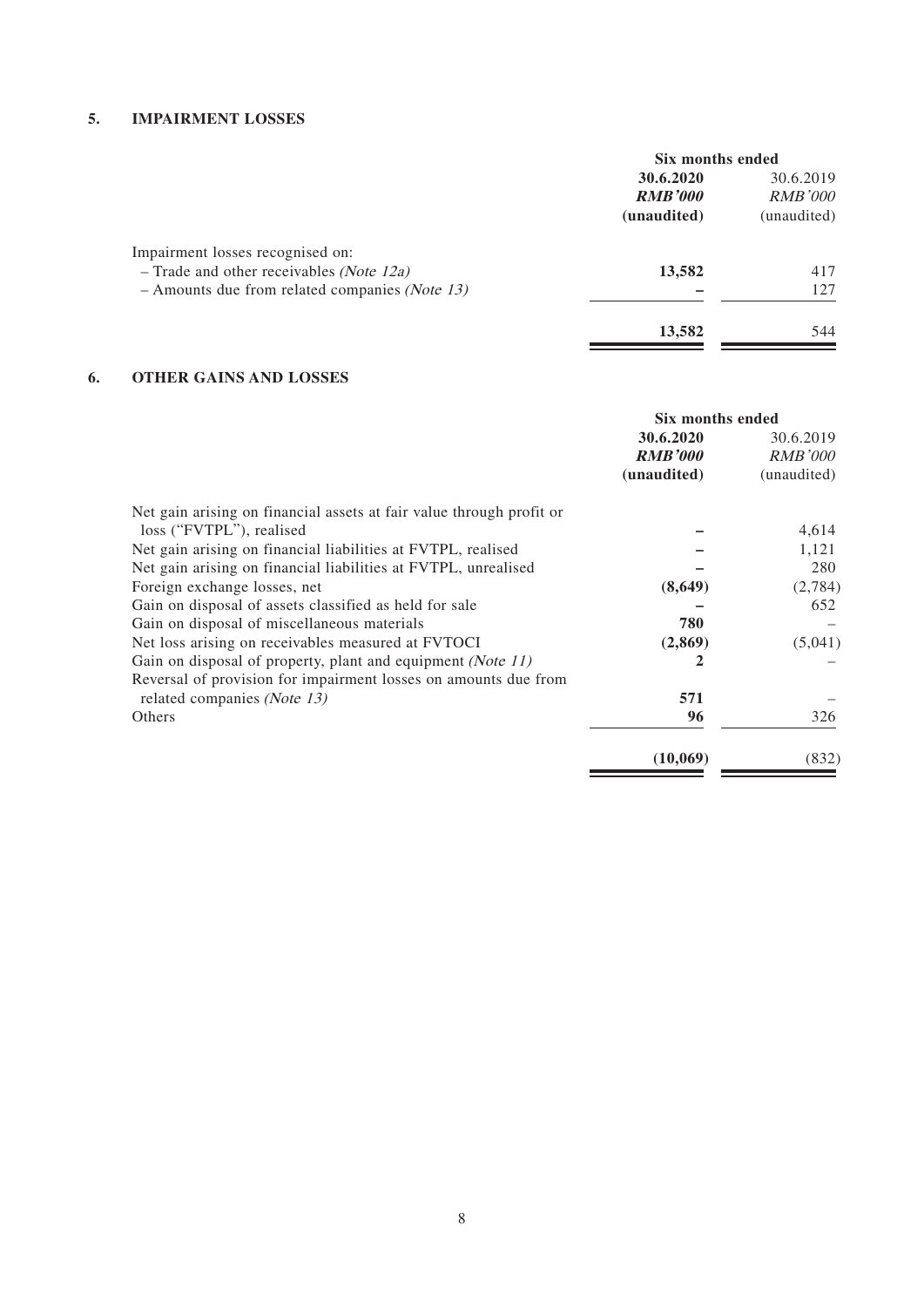#### **7. (LOSS)/PROFIT BEFORE TAX**

(Loss)/Profit before tax has been arrived at after charging:

|                                                               | Six months ended |                |
|---------------------------------------------------------------|------------------|----------------|
|                                                               | 30.6.2020        | 30.6.2019      |
|                                                               | <b>RMB'000</b>   | <i>RMB'000</i> |
|                                                               | (unaudited)      | (unaudited)    |
| Employee benefits expenses (including directors):             |                  |                |
| - Salaries and other benefits                                 | 54,075           | 68,405         |
| - Retirement benefit scheme contributions                     | 3,542            | 16,732         |
| Total staff costs                                             | 57,617           | 85,137         |
| Depreciation of right-of-use assets                           | 3,338            | 3,566          |
| Depreciation of property, plant and equipment                 | 128,009          | 144,403        |
| Depreciation of prepaid lease payments                        | 1,811            | 1,654          |
| Amortisation of intangible assets (included in cost of sales) | 6,290            | 18,399         |
| Total depreciation and amortisation                           | 139,448          | 168,022        |

#### **8. INCOME TAX EXPENSE**

|                                                                                         | Six months ended                           |                                            |
|-----------------------------------------------------------------------------------------|--------------------------------------------|--------------------------------------------|
|                                                                                         | 30.6.2020<br><b>RMB'000</b><br>(unaudited) | 30.6.2019<br><b>RMB'000</b><br>(unaudited) |
| PRC Enterprise Income Tax ("EIT")<br>$-$ Current tax<br>- Under provision in prior year | 1,259                                      | 7,455                                      |
| Deferred tax                                                                            | 1,259<br>(718)                             | 7,455                                      |
|                                                                                         | 541                                        | 7,455                                      |

Mianyang Xinchen was subject to 15% EIT rate for both periods ended 30 June 2020 and 2019, which is lower than the standard tax rate of 25%. According to the announcement of "the State Administration of Taxation on issues concerning Enterprise Income Tax Related with enhancing the Western Region Development Strategy"(國家税務總局關於深入實施西部大開發戰略有關税收政策問題的通知), Mianyang Xinchen was registered with the local tax authority to be eligible to the reduced 15% EIT rate from 2011 to 2020. The preferential EIT rate is subject to assessment by the local tax authority on annual basis.

### **9. DIVIDENDS**

No dividend has been paid or declared by the Company during both periods ended 30 June 2020 and 2019, nor has any dividend been proposed since the end of the reporting period.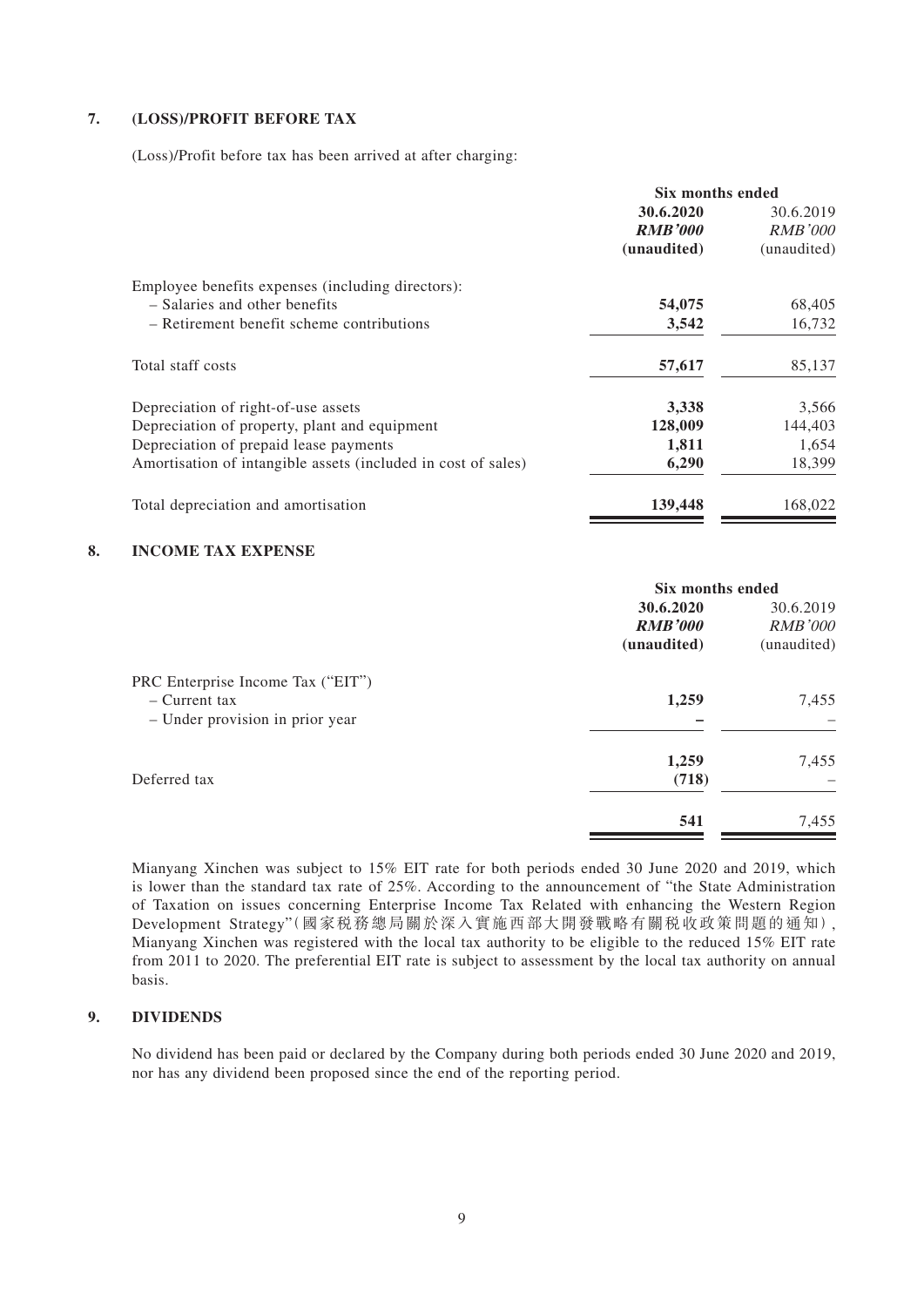#### **10. (LOSS)/EARNINGS PER SHARE**

The calculation of basic (loss)/earnings per share attributable to the owners of the Company is based on the following data:

|                                                                                                  |                          | Six months ended         |  |
|--------------------------------------------------------------------------------------------------|--------------------------|--------------------------|--|
|                                                                                                  | 30.6.2020<br>(unaudited) | 30.6.2019<br>(unaudited) |  |
| (Loss)/Earnings<br>(Loss)/Profit for the period attributable to owners of the Company            |                          |                          |  |
| for the purpose of basic (loss)/earnings per share (RMB'000)                                     | (78, 615)                | 31,928                   |  |
| Number of shares                                                                                 |                          |                          |  |
| Weighted average number of ordinary shares<br>for the purpose of basic (loss)/earnings per share | 1,282,211,794            | 1,282,211,794            |  |

No diluted earnings per share are presented as there was no dilutive potential ordinary share outstanding during the periods or as at the end of reporting periods.

#### **11. MOVEMENTS IN PROPERTY, PLANT AND EQUIPMENT AND INTANGIBLE ASSETS**

During the current interim period, the Group acquired property, plant and equipment, other than construction in progress, amounting to approximately RMB556,000 (six months ended 30 June 2019: approximately RMB5,329,000) for the purpose of upgrading its manufacturing capacity of the Group. During the current interim period, the Group disposed certain plant and equipment with an aggregate carrying amount of approximately RMB190,000 (six months ended 30 June 2019: nil) resulting in a gain on disposal of approximately RMB2,000 (six months ended 30 June 2019: nil).

In addition, during current interim period, the Group had approximately RMB12,929,000 (six months ended 30 June 2019: approximately RMB170,992,000) addition to construction in progress, primarily for scaling up the Group's production facilities and capacity. Included in the total addition was approximately RMB5,618,000 (six months ended 30 June 2019: approximately RMB5,075,000) interests capitalised.

During the current interim period, the Group capitalised development costs of technical know-how of new automotive engines amounting to approximately RMB37,413,000 (six months ended 30 June 2019: approximately RMB32,894,000) for the purposes of expanding its products range of gasoline and diesel engines. Included in the total addition was approximately RMB2,107,000 (six months ended 30 June 2019: approximately RMB2,107,000) interest capitalised.

The Group entered into lease agreements in respect of office premises and production facilities for 2 years and 3 years respectively as at 1 January 2019. The Group makes fixed payments during the contract period. During the six months ended 30 June 2020, the Group entered into a modified contract and revised the monthly rental of production facilities. As the modification did not add the right to use one or more underlying assets, it was not accounted for as a separate lease. Accordingly, the Group remeasured the existing lease liabilities including the lease payments for the revised monthly rental using a revised discount rate. The difference between the carrying amount of the modified lease liability and the lease liability immediately before the modification of approximately RMB3,239,000 was adjusted to the rightof-use assets.

As at 30 June 2020, the carrying amounts of the Group's right-of-use assets in respect of office premises and production facilities amounting to approximately RMB6,717,000 (six months ended 30 June 2019: approximately RMB17,987,000).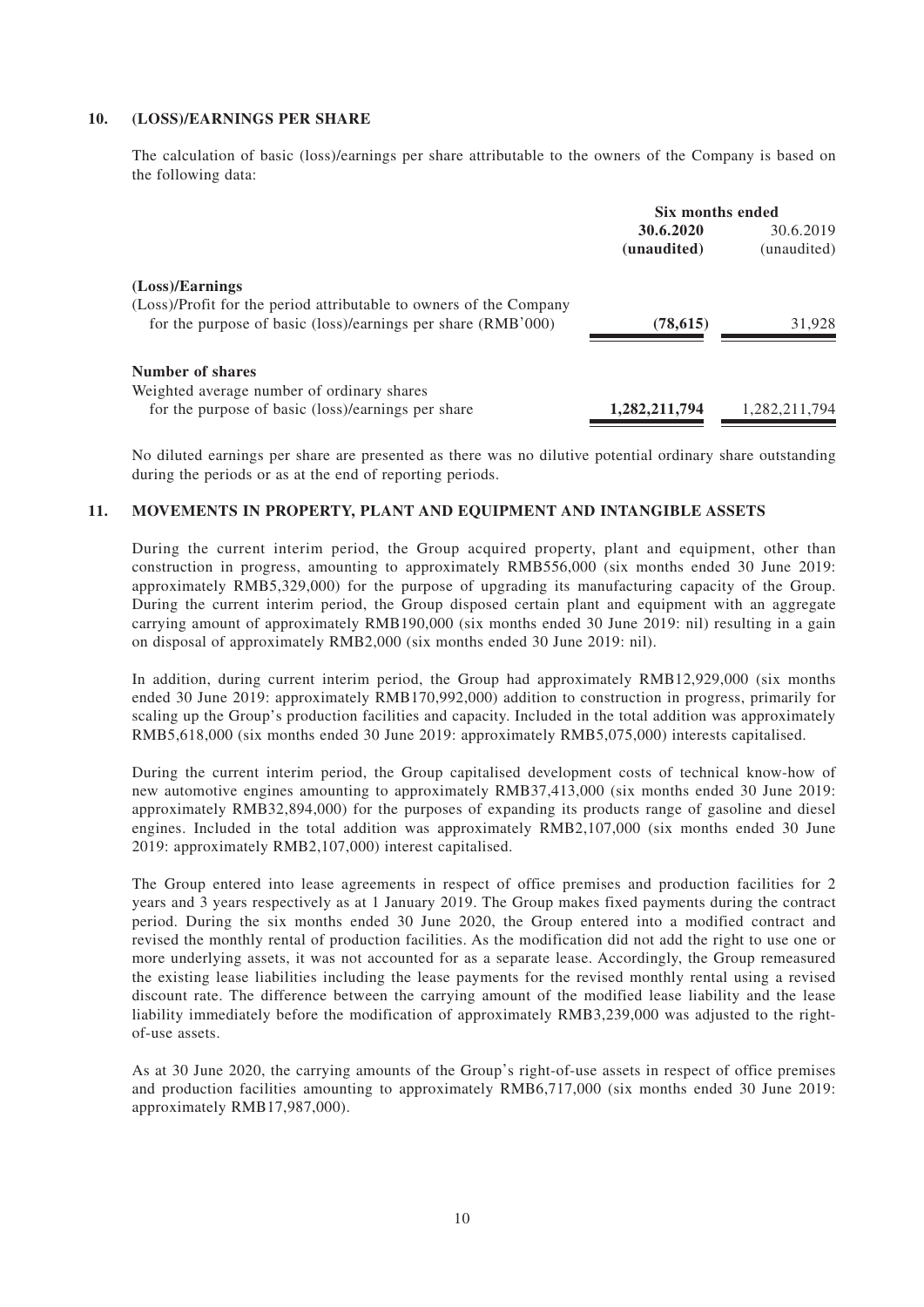#### **12. TRADE AND OTHER RECEIVABLES AND RECEIVABLES MEASURED AT FAIR VALUE THROUGH OTHER COMPREHENSIVE INCOME**

#### **a. Trade and other receivables comprise the following:**

|                                                                    | 30.6.2020<br><b>RMB'000</b><br>(unaudited) | 31.12.2019<br><i>RMB'000</i><br>(audited) |
|--------------------------------------------------------------------|--------------------------------------------|-------------------------------------------|
| Trade receivables                                                  | 568,243                                    | 261,957                                   |
| <i>Less:</i> Expected credit losses ("ECL") allowance              | (35, 674)                                  | (8,677)                                   |
| Trade receivables, net                                             | 532,569                                    | 253,280                                   |
| Bills receivable                                                   | 45,761                                     | 76,772                                    |
| Less: ECL allowance                                                | (167)                                      | (136)                                     |
| Total trade and bills receivables                                  | 578,163                                    | 329,916                                   |
| Prepayments for purchase of raw materials and<br>engine components | 12,862                                     | 14,190                                    |
| Other receivables ( <i>Note</i> )                                  | 48,527                                     | 93,797                                    |
| Less: ECL allowance                                                | (279)                                      | (279)                                     |
|                                                                    | 639,273                                    | 437,624                                   |

Note: Included in the balance is value added tax recoverable of approximately RMB19,909,000 (at 31 December 2019: approximately RMB49,352,000).

The Group generally allows a credit period of 30 to 90 days from the invoice date for trade receivables and a further 3 to 6 months for bills receivable to its external customers. The following is an aging analysis of trade receivables, net of ECL allowance, presented based on the invoice date as at the end of the reporting period:

|                                   | 30.6.2020<br><b>RMB'000</b><br>(unaudited) | 31.12.2019<br><b>RMB'000</b><br>(audited) |
|-----------------------------------|--------------------------------------------|-------------------------------------------|
| Within 1 month                    | 133,752                                    | 82,535                                    |
| Over 1 month but within 2 months  | 9,064                                      | 15,846                                    |
| Over 2 months but within 3 months | 5,677                                      | 3,945                                     |
| Over 3 months but within 6 months | 3,512                                      | 2,806                                     |
| Over 6 months but within 1 year   | 19,173                                     | 82,387                                    |
| Over 1 year                       | 361,391                                    | 65,761                                    |
|                                   | 532,569                                    | 253,280                                   |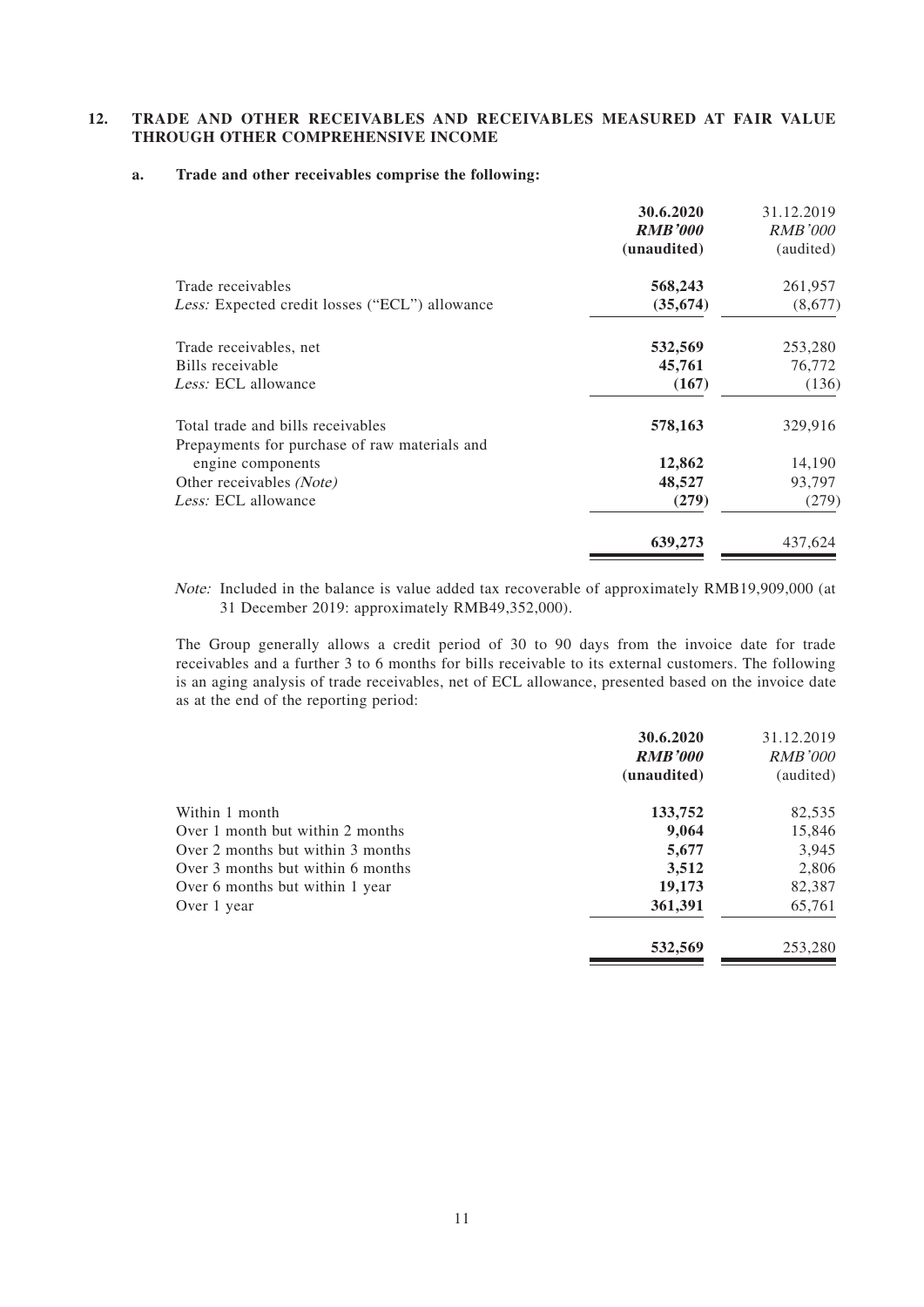The following is an aging analysis of bills receivable, net of ECL allowance, presented based on the issuance date of bills as at the end of the reporting period:

|                                   | 30.6.2020<br><b>RMB'000</b><br>(unaudited) | 31.12.2019<br><i>RMB'000</i><br>(audited) |
|-----------------------------------|--------------------------------------------|-------------------------------------------|
| Within 3 months                   | 37,718                                     | 49,764                                    |
| Over 3 months but within 6 months | 7,876                                      | 26,872                                    |
|                                   | 45,594                                     | 76,636                                    |

At 30 June 2020 and 31 December 2019, the Group engaged an independent qualified valuer to assess the impairment of its customers based on provision matrix. The table below provided information about the exposure to credit risk and ECL for trade receivables which were assessed based on provision matrix as at 30 June 2020 and 31 December 2019:

#### **30 June 2020**

|                                   | <b>Gross</b><br>carrying<br>amount<br><b>RMB'000</b><br>(unaudited) | Loss<br>rate<br>range<br>% | <b>ECL</b><br><b>RMB'000</b><br>(unaudited) |
|-----------------------------------|---------------------------------------------------------------------|----------------------------|---------------------------------------------|
| Not past due                      | 126,454                                                             | 0.74-4.75                  | 1,141                                       |
| Past due:<br>Within 1 month       | 22,634                                                              | 0.74-4.75                  | 474                                         |
| Over 1 month but within 3 months  | 2,514                                                               | 0.74-4.75                  | 51                                          |
| Over 3 months but within 6 months | 17,759                                                              | 0.74-32.14                 | 763                                         |
| Over 6 months but within 1 year   | 13,779                                                              | 2.92-32.14                 | 688                                         |
| Over 1 year                       | 385,103                                                             | 2.92-32.14                 | 32,557                                      |
|                                   | 568,243                                                             |                            | 35,674                                      |
| 31 December 2019                  |                                                                     |                            |                                             |
|                                   | Gross                                                               | Loss                       |                                             |
|                                   | carrying                                                            | rate                       |                                             |
|                                   | amount                                                              | range                      | <b>ECL</b>                                  |
|                                   | <b>RMB'000</b>                                                      | %                          | <b>RMB'000</b>                              |
|                                   | (audited)                                                           |                            | (audited)                                   |
| Not past due                      | 67,399                                                              | $0.74 - 1.21$              | 509                                         |
| Past due:                         |                                                                     |                            |                                             |
| Within 1 month                    | 31,804                                                              | $0.74 - 1.21$              | 375                                         |
| Over 1 month but within 3 months  | 4,346                                                               | $0.74 - 4.75$              | 70                                          |
| Over 3 months but within 6 months | 11,922                                                              | $0.74 - 4.75$              | 434                                         |
| Over 6 months but within 1 year   | 92,997                                                              | 1.21-4.75                  | 4,272                                       |
| Over 1 year                       | 53,489                                                              | 4.75-32.14                 | 3,017                                       |

261,957 8,677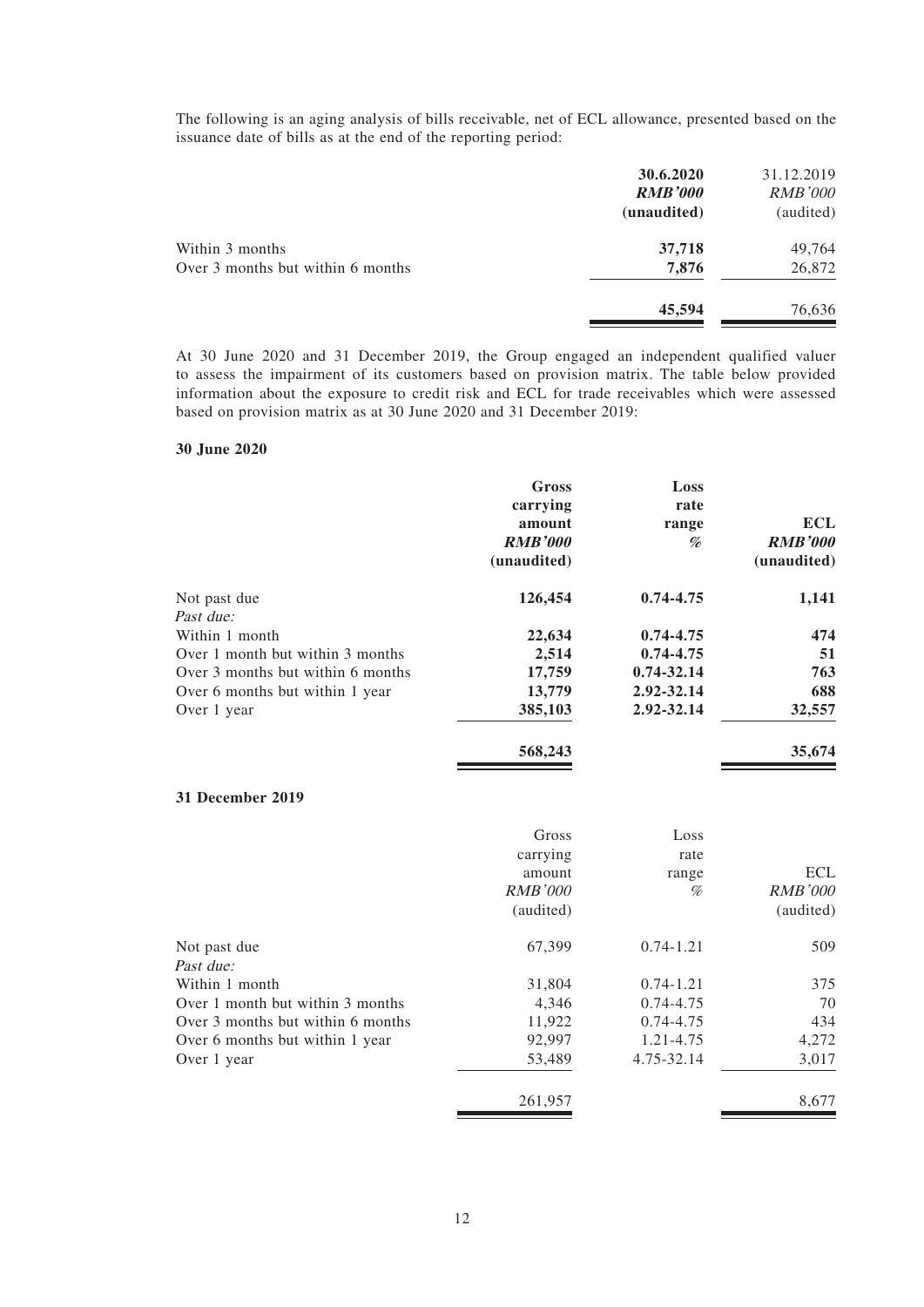Movement in the ECL of trade receivables:

| 31.12.2019<br><b>RMB'000</b><br>(audited) | 30.6.2020<br><b>RMB'000</b><br>(unaudited) |                                                                                 |
|-------------------------------------------|--------------------------------------------|---------------------------------------------------------------------------------|
| 2,978                                     | 8,677                                      | At beginning of period/year<br>Transferred from ECL of amounts due from related |
|                                           | 13,446                                     | companies (Note 13)                                                             |
| 5,699                                     | 13,551                                     | ECL recognised                                                                  |
| 8,677                                     | 35,674                                     | At end of the reporting period/year                                             |
|                                           |                                            | Movement in the ECL of bills receivables:                                       |
| 31.12.2019<br><b>RMB'000</b><br>(audited) | 30.6.2020<br><b>RMB'000</b><br>(unaudited) |                                                                                 |
| 136                                       | 136<br>31                                  | At beginning of period/year<br>ECL recognised                                   |
| 136                                       | 167                                        | At end of the reporting period/year                                             |
|                                           |                                            | Movement in the ECL of other receivables:                                       |
| 31.12.2019                                | 30.6.2020                                  |                                                                                 |
| <b>RMB'000</b>                            | <b>RMB'000</b>                             |                                                                                 |
| (audited)                                 | (unaudited)                                |                                                                                 |
|                                           | 279                                        | At beginning of period/year                                                     |
| 279                                       |                                            | ECL recognised                                                                  |
| 279                                       | 279                                        | At end of the reporting period/year                                             |

|                                                                                                            | 30.6.2020<br><b>RMB'000</b><br>(unaudited) | 31.12.2019<br><b>RMB'000</b><br>(audited) |
|------------------------------------------------------------------------------------------------------------|--------------------------------------------|-------------------------------------------|
| Receivables measured at FVTOCI from third parties<br>Receivables measured at FVTOCI from related companies | 37,895                                     | 24,640<br>9,708                           |
|                                                                                                            | 37,895                                     | 34,348                                    |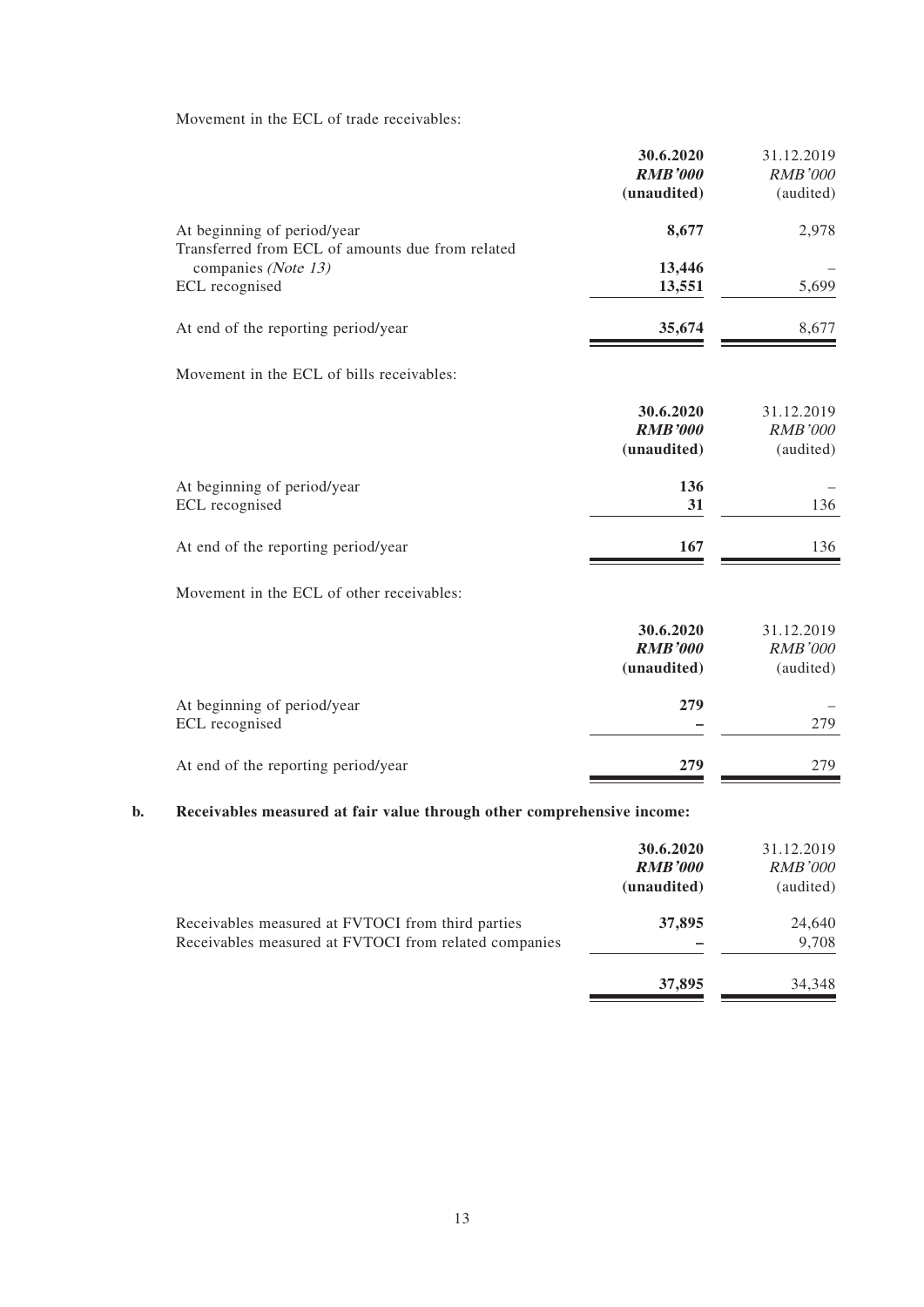### **13. AMOUNTS DUE FROM RELATED COMPANIES**

Analysed as:

|                   | 30.6.2020      | 31.12.2019     |
|-------------------|----------------|----------------|
|                   | <b>RMB'000</b> | <i>RMB'000</i> |
|                   | (unaudited)    | (audited)      |
| Trade related     | 923,539        | 1,145,725      |
| Non-trade related | 131            | 141            |
|                   | 923,670        | 1,145,866      |

The trade related amounts due from related companies are with details as follows:

|                                                                                                                | 30.6.2020<br><b>RMB'000</b><br>(unaudited) | 31.12.2019<br><b>RMB'000</b><br>(audited) |
|----------------------------------------------------------------------------------------------------------------|--------------------------------------------|-------------------------------------------|
| Huachen Group#<br>Shenyang Brilliance Power Train Machinery Co., Ltd.*<br>瀋陽華晨動力機械有限公司 ("Shenyang Brilliance") | 284,877                                    | 320,399                                   |
| Huachen Automotive Group Holdings Company Limited*<br>華晨汽車集團控股有限公司 ("Huachen Automotive")                      | 24,458                                     | 22,419                                    |
|                                                                                                                | 309,335                                    | 342,818                                   |
| <b>Brilliance China Group##</b><br>Shenyang XingYuanDong Automobile Component Co., Ltd.*                       |                                            |                                           |
| 瀋陽興遠東汽車零部件有限公司                                                                                                 | 144,503                                    | 141,658                                   |
| Renault Brilliance JinBei Automobile Co., Ltd.*<br>華晨雷諾金杯汽車有限公司 ("Renault Brilliance")                         | 5,939                                      | 4,771                                     |
| Shenyang ChenFa Automobile Component Co., Ltd.*<br>瀋陽晨發汽車零部件有限公司 ("Shenyang ChenFa")                           | 287,479                                    | 276,377                                   |
| BMW Brilliance Automotive Ltd.*<br>華晨寶馬汽車有限公司 ("BMW Brilliance Automotive")                                    | 176,087                                    | 133,374                                   |
|                                                                                                                | 614,008                                    | 556,180                                   |
| <b>Wuliangye Group###</b><br>Mianyang Xinhua Trading Co., Ltd.*<br>綿陽新華商貿有限公司 ("Xinhua Trading")               | 196                                        | 102                                       |
| Other related companies<br>Mianyang Huarui Automotive Company Limited*^<br>綿陽華瑞汽車有限公司 ("Mianyang Huarui")      |                                            | 132,520                                   |
| Mianyang Huaxiang Machinery Manufacturing Co., Ltd.*^                                                          |                                            |                                           |
| 綿陽華祥機械製造有限公司 ("Mianyang Huaxiang")<br>Shenyang Jinbei Vehicle Manufacturing Co., Ltd.*^^                       |                                            | 109,274                                   |
| 瀋陽金杯車輛製造有限公司 ("Jinbei Vehicle Manufacturing")                                                                  |                                            | 4,831                                     |
|                                                                                                                |                                            | 246,625                                   |
|                                                                                                                | 923,539                                    | 1,145,725                                 |
|                                                                                                                |                                            |                                           |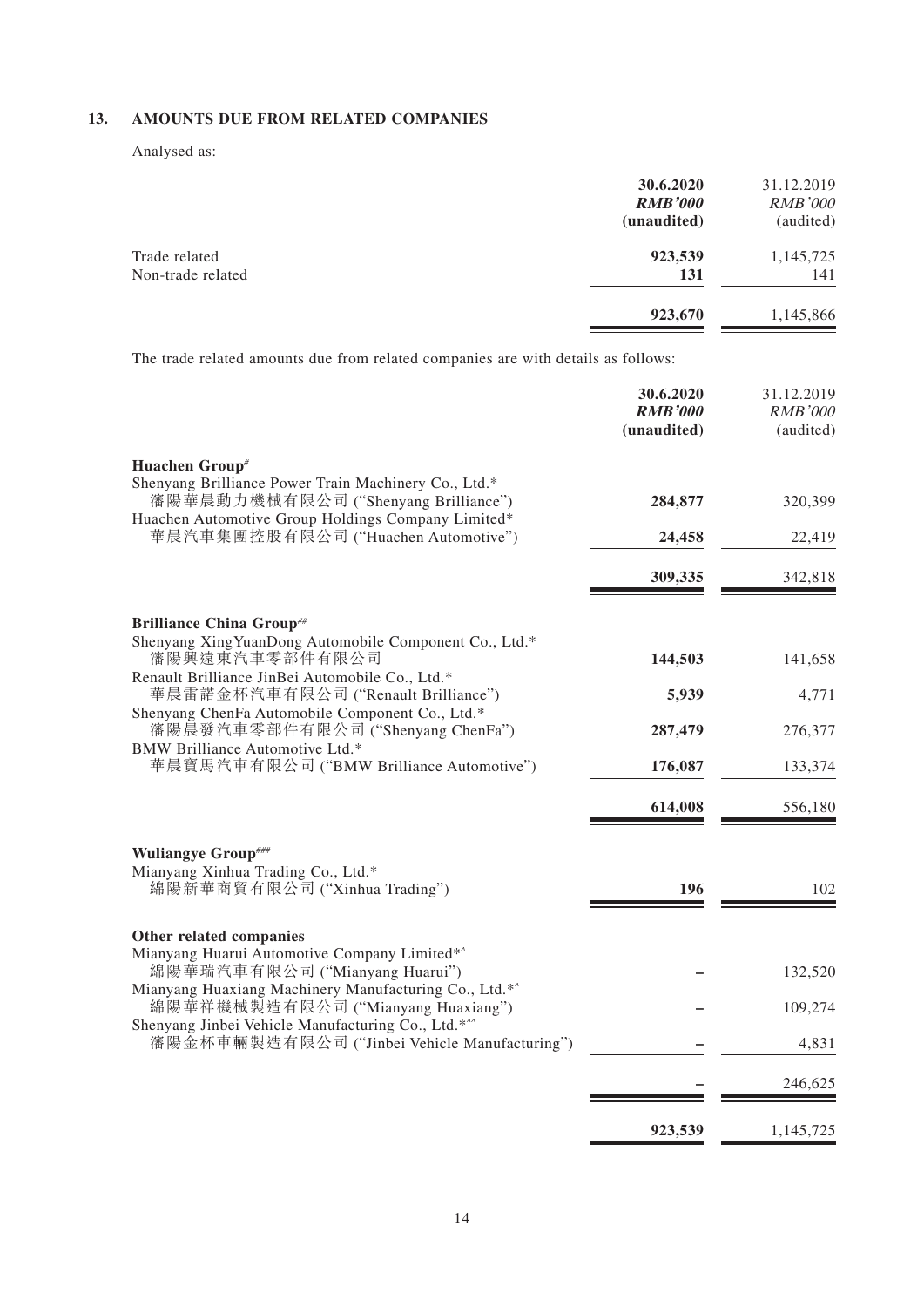#### Notes:

- \* English name for reference only
- # Huachen Automotive and its subsidiaries collectively referred to as "Huachen Group"
- ## Brilliance China Automotive Holdings Limited ("Brilliance China", Brilliance China and its subsidiaries collectively referred to as "Brilliance China Group")
- ### Sichuan Province Yibin Wuliangye Group Co., Ltd.\* 四川省宜賓五糧液集團有限公司 ("Wuliangye", Wuliangye and its subsidiaries collectively referred to as "Wuliangye Group")
- There were common directors who had influence over the Group and the entities and hence, Mianyang Huarui and Mianyang Huaxiang (a subsidiary of Mianyang Huarui) are considered as related parties of the Group in accordance with HKAS 24 Related Party Disclosures as at 31 December 2019. As at 30 June 2020, there is no common director who has influence over the Group and the entities and hence, Mianyang Huarui and Mianyang Huaxiang are no longer considered as related parties of the Group.
- $\degree$  There were common directors who had influence over the Group and the entity and hence, Jinbei Vehicle Manufacturing is considered as a related party of the Group in accordance with HKAS 24 Related Party Disclosures as at 31 December 2019. As at 30 June 2020, there is no common director who has influence over the Group and the entity and hence, Jinbei Vehicle Manufacturing is no longer considered as related party of the Group.

The Group applied simplified approach to provide the ECL prescribed by HKFRS 9. To measure the ECL of amounts due from related companies, the balances have been assessed based on individual assessment. At 30 June 2020 and 31 December 2019, the Group engaged a valuer to assess the credit rating for its customers and applying the expected loss rate ranging from 0.1% to 0.5% (31 December 2019: 0.1% to 6.3%) over the gross carrying amounts. As at 30 June 2020, ECL allowance amounting to approximately RMB1,464,000 (31 December 2019: approximately RMB15,481,000) was recognised based on individual assessment by reference to the Group's historical credit loss experiences, adjusted for factors that are specific to the debtors, general economic conditions and an assessment of both the current conditions at the reporting date as well as the forecast of future conditions.

Movement in the ECL:

|                                                                                                      | 30.6.2020<br><b>RMB'000</b><br>(unaudited) | 31.12.2019<br><b>RMB'000</b><br>(audited) |
|------------------------------------------------------------------------------------------------------|--------------------------------------------|-------------------------------------------|
| At beginning of period/year<br>Transferred to ECL of trade receivables (Note 12a)<br>Reversal of ECL | 15,481<br>(13, 446)<br>(571)               | 15,481                                    |
| At end of the reporting period/year                                                                  | 1,464                                      | 15,481                                    |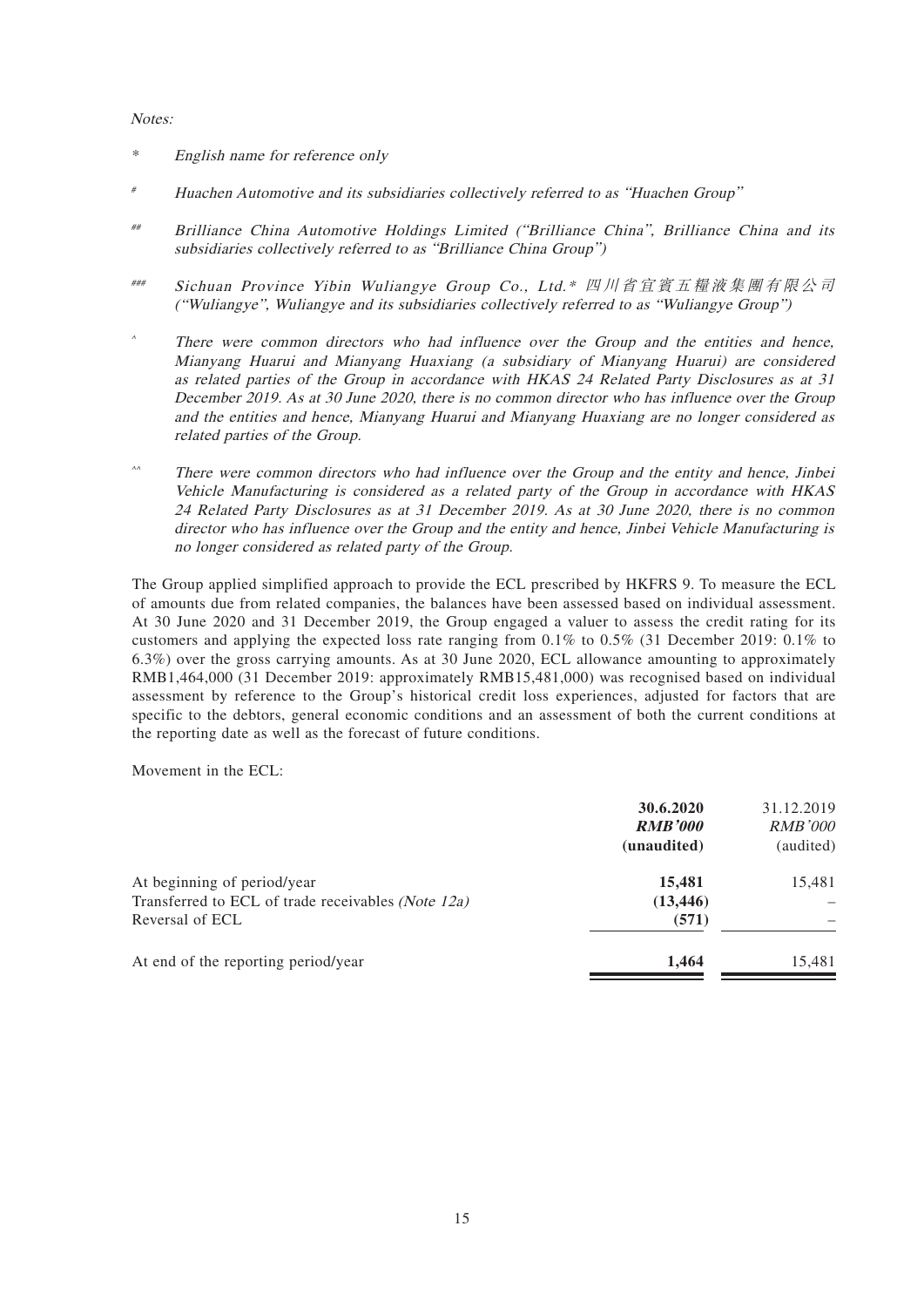#### **14. TRADE AND OTHER PAYABLES**

Trade and other payables comprise the following:

|                                         | 30.6.2020      | 31.12.2019     |
|-----------------------------------------|----------------|----------------|
|                                         | <b>RMB'000</b> | <i>RMB'000</i> |
|                                         | (unaudited)    | (audited)      |
| Trade payables                          | 515,986        | 572,322        |
| Bills payable                           | 442,016        | 361,981        |
| Total trade and bills payables          | 958,002        | 934,303        |
| Accrued purchase of raw materials       | 183,474        | 164,405        |
| Construction payables                   | 4,735          | 4,400          |
| Payroll and welfare payables            | 19,561         | 31,468         |
| Advances from customers <i>(Note i)</i> | 2,040          | 1,752          |
| Provision for warranty (Note ii)        | 4,006          | 4,006          |
| Retention money                         | 12,205         | 13,936         |
| Other tax payables                      | 272            | 230            |
| Accrued operating expenses              | 9,854          | 10,012         |
| Other payables                          | 12,529         | 11,627         |
|                                         | 1,206,678      | 1,176,139      |

#### Notes:

- i. As at 30 June 2020 and 31 December 2019, the balance represented the contract liabilities, i.e. the Group's obligation to transfer goods or services to customers for which the Group had received consideration from the customers. During the period ended 30 June 2020, the contract liabilities balance at the beginning of the period were fully recognised as revenue from sales of goods.
- ii. The balance of provision for warranty represents management's best estimate of the Group's liability under the one year warranty granted on the sale of automotive engines and automotive engine components, based on prior experience and industry average for defective products at the end of the reporting period.

The credit period of trade payables and bills payable is normally within 3 months and 3 to 12 months, respectively. The following is an aging analysis of trade payables presented based on the invoice date as at the end of the reporting period:

| 30.6.2020      | 31.12.2019     |
|----------------|----------------|
| <b>RMB'000</b> | <b>RMB'000</b> |
| (unaudited)    | (audited)      |
| 281,277        | 364,909        |
| 114,394        | 81,309         |
| 46,277         | 72,150         |
| 74,038         | 53,954         |
| 515,986        | 572,322        |
|                |                |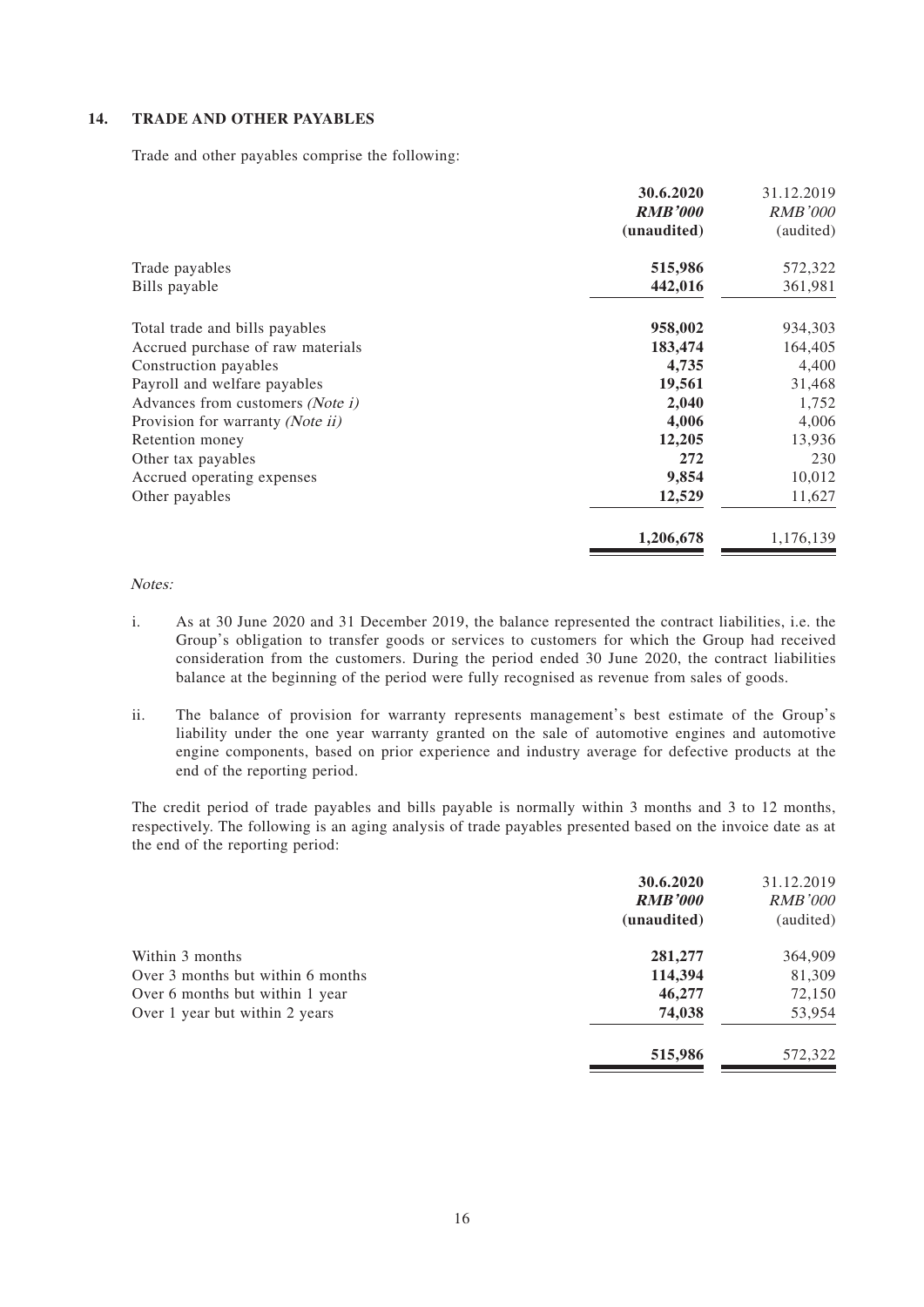The following is an aging analysis of bills payable, presented based on the issuance date of bills as at the end of the reporting period:

|     |                                                                                                                                                                                                                                                     | 30.6.2020<br><b>RMB'000</b><br>(unaudited) | 31.12.2019<br><b>RMB'000</b><br>(audited) |
|-----|-----------------------------------------------------------------------------------------------------------------------------------------------------------------------------------------------------------------------------------------------------|--------------------------------------------|-------------------------------------------|
|     | Within 3 months<br>Over 3 months but within 6 months<br>Over 6 months but within 1 year                                                                                                                                                             | 230,444<br>146,572<br>65,000               | 156,021<br>205,960                        |
|     |                                                                                                                                                                                                                                                     | 442,016                                    | 361,981                                   |
| 15. | AMOUNTS DUE TO RELATED COMPANIES                                                                                                                                                                                                                    |                                            |                                           |
|     |                                                                                                                                                                                                                                                     | 30.6.2020<br><b>RMB'000</b><br>(unaudited) | 31.12.2019<br><b>RMB'000</b><br>(audited) |
|     | <b>Trade related:</b>                                                                                                                                                                                                                               |                                            |                                           |
|     | <b>Huachen Group</b><br>Huachen Automotive<br>Shenyang Brilliance<br>Shenyang Brilliance Jinbei Automobile Sales Co., Ltd.*                                                                                                                         | 610<br>4,704                               | 610<br>127                                |
|     | 瀋陽華晨金杯汽車銷售有限公司                                                                                                                                                                                                                                      | $\boldsymbol{9}$                           |                                           |
|     |                                                                                                                                                                                                                                                     | 5,323                                      | 737                                       |
|     | <b>Brilliance China Group</b><br>Mianyang Brilliance Ruian Automotive<br>Components Co., Ltd.*<br>綿陽華晨瑞安汽車零部件有限公司<br>Shenyang ChenFa<br><b>BMW Brilliance Automotive</b><br>Shenyang Jinbei Vehicle Dies Manufacturing Co., Ltd.*<br>瀋陽金杯汽車模具製造有限公司 | 31,247<br>3,583<br>14,699<br>14            | 19,580<br>3,574<br>14,060                 |
|     | <b>Renault Brilliance</b>                                                                                                                                                                                                                           | 5,517                                      | 11<br>5,519                               |
|     |                                                                                                                                                                                                                                                     | 55,060                                     | 42,744                                    |
|     | <b>Wuliangye Group</b><br>Xinhua Trading<br>Mianyang Xinhua Internal Combustion Engine                                                                                                                                                              | 28                                         |                                           |
|     | Joint-Stock Company Limited*<br>綿陽新華內燃機股份有限公司 ("Xinhua Combustion Engine")                                                                                                                                                                          | 120,364                                    | 159,328                                   |
|     | Sichuan Yi Bin Pushi Automotive Components Co., Ltd.*<br>四川省宜賓普什汽車零部件有限公司                                                                                                                                                                           | 7,630                                      | 10,154                                    |
|     | Mianyang Xin Xinmao Trading Co., Ltd.*<br>綿陽新鑫茂商貿有限公司                                                                                                                                                                                               | 696                                        | 696                                       |
|     |                                                                                                                                                                                                                                                     | 128,718                                    | 170,178                                   |
|     |                                                                                                                                                                                                                                                     | 189,101                                    | 213,659                                   |
|     |                                                                                                                                                                                                                                                     |                                            |                                           |

\* English name for reference only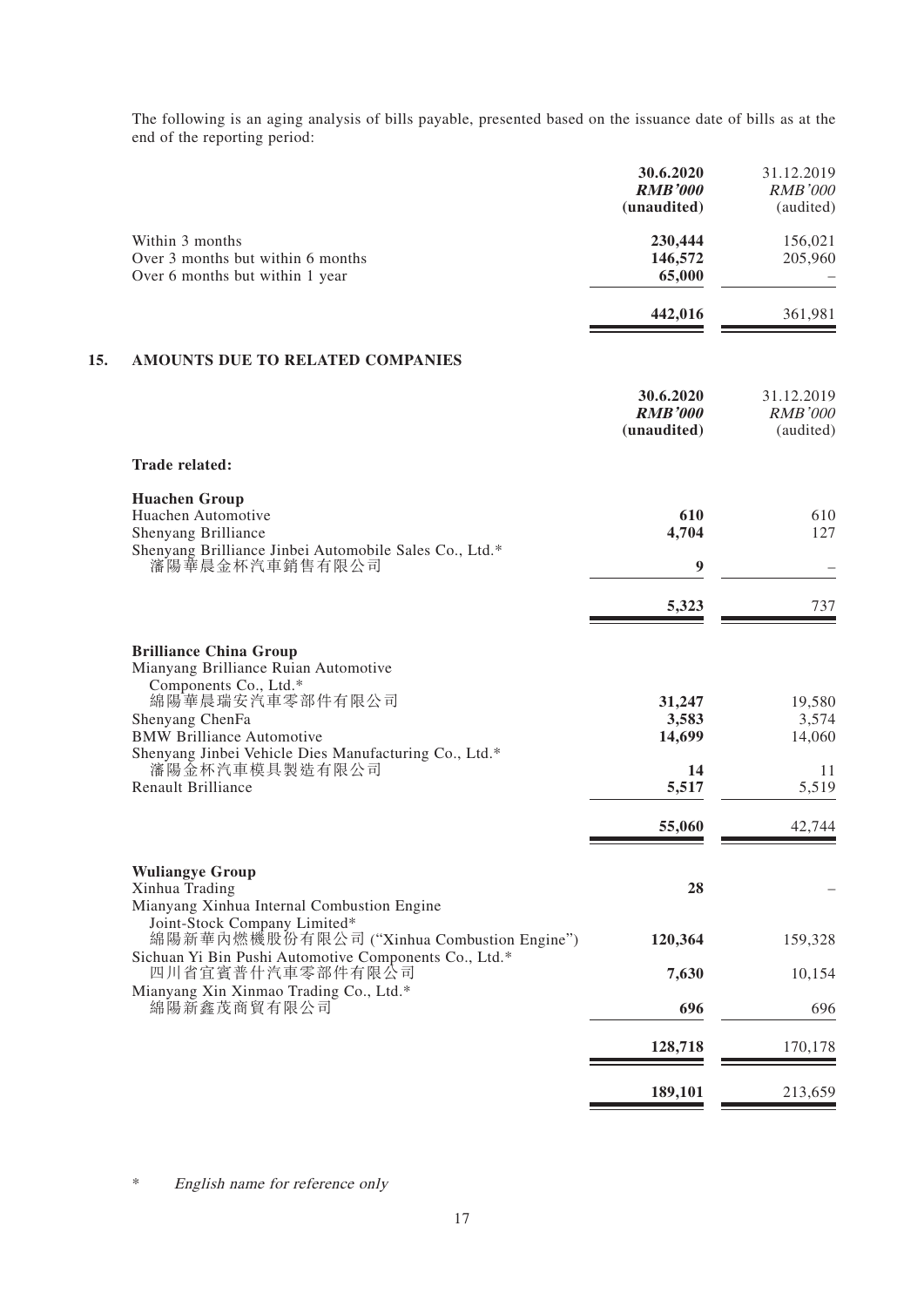|                                                                        | 30.6.2020<br><b>RMB'000</b><br>(unaudited) | 31.12.2019<br>RMB'000<br>(audited)        |
|------------------------------------------------------------------------|--------------------------------------------|-------------------------------------------|
| Non-trade related:                                                     |                                            |                                           |
| <b>Huachen Group</b><br>Huachen Automotive<br>Shenyang Brilliance      | 341<br>1,848                               | 341                                       |
|                                                                        | 2,189                                      | 341                                       |
| <b>Brilliance China Group</b><br><b>Brilliance China</b>               | 1,546                                      | 1,276                                     |
| <b>Wuliangye Group</b><br>Xinhua Combustion Engine                     |                                            | 28                                        |
|                                                                        | 3,735                                      | 1,645                                     |
|                                                                        | 192,836                                    | 215,304                                   |
|                                                                        | 30.6.2020<br><b>RMB'000</b><br>(unaudited) | 31.12.2019<br><b>RMB'000</b><br>(audited) |
| Trade related balances analysed as:<br>Trade payables<br>Bills payable | 29,984<br>159,117                          | 127,238<br>86,421                         |
|                                                                        | 189,101                                    | 213,659                                   |

The average credit period for supply of goods/raw material and provision of services is 3 to 6 months. The aging of trade related amounts due to related companies presented based on the invoice date as at the end of the reporting period is as follows:

| 30.6.2020      | 31.12.2019     |
|----------------|----------------|
| <b>RMB'000</b> | <b>RMB'000</b> |
| (unaudited)    | (audited)      |
| 439            | 86,457         |
| 12,494         | 15,114         |
| 4,721          | 16,310         |
| 12,330         | 9,357          |
| 29,984         | 127,238        |
|                |                |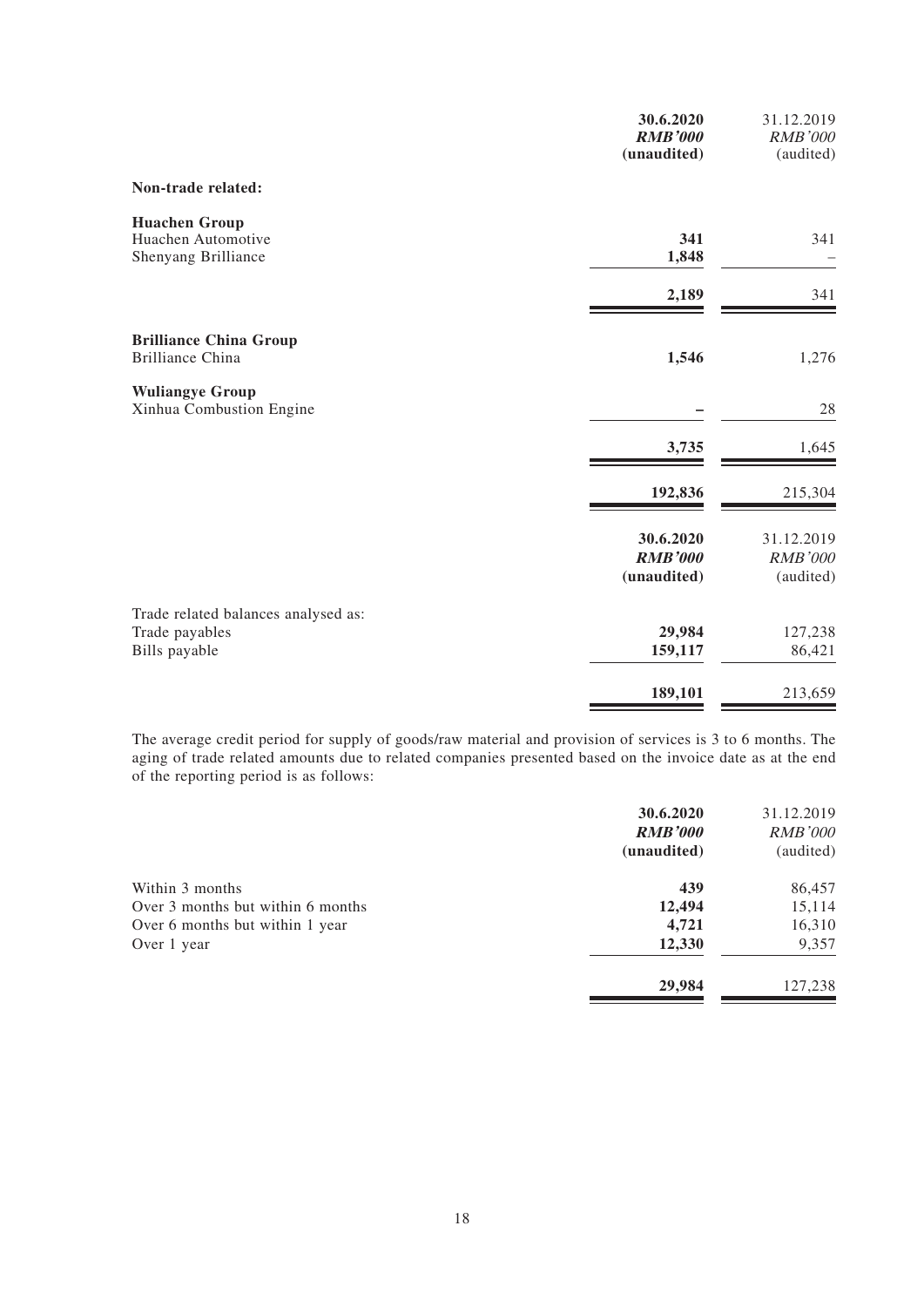The bills payable are guaranteed by banks in the PRC and have maturities of 3 to 12 months. The following is an aging analysis of bills payable (trade related) presented based on the issuance date of bills as at the end of the reporting period:

| 30.6.2020<br><b>RMB'000</b><br>(unaudited) | 31.12.2019<br><i>RMB'000</i><br>(audited) |
|--------------------------------------------|-------------------------------------------|
| 102,257                                    | 44,490                                    |
| 33,360                                     | 41,931                                    |
| 23,500                                     |                                           |
| 159,117                                    | 86,421                                    |
|                                            |                                           |

The trade related amounts are interest-free, unsecured and with credit period of 3 to 6 months.

The non-trade related amounts are interest-free, unsecured and repayable on demand.

### **16. LEASE LIABILITIES**

|                                                                         | 30.6.2020<br><b>RMB'000</b><br>(unaudited) | 31.12.2019<br><b>RMB'000</b><br>(audited) |
|-------------------------------------------------------------------------|--------------------------------------------|-------------------------------------------|
| Total minimum lease payments:                                           |                                            |                                           |
| Due within one year                                                     | 5,495                                      | 8,962                                     |
| Due in the second to fifth years                                        | 1,848                                      | 5,424                                     |
|                                                                         | 7,343                                      | 14,386                                    |
| Future finance charges on leases liabilities                            | (292)                                      | (748)                                     |
| Present value of leases liabilities                                     | 7,051                                      | 13,638                                    |
|                                                                         | 30.6.2020                                  | 31.12.2019                                |
|                                                                         | <b>RMB'000</b>                             | <b>RMB'000</b>                            |
|                                                                         | (unaudited)                                | (audited)                                 |
| Present value of minimum lease payments:                                |                                            |                                           |
| Due within one year                                                     | 5,243                                      | 8,407                                     |
| Due in the second to fifth years                                        | 1,808                                      | 5,231                                     |
|                                                                         | 7,051                                      | 13,638                                    |
| Less:<br>Portion due within one year included under current liabilities | (5,243)                                    | (8, 407)                                  |
| Portion due after one year included under non-current liabilities       | 1,808                                      | 5,231                                     |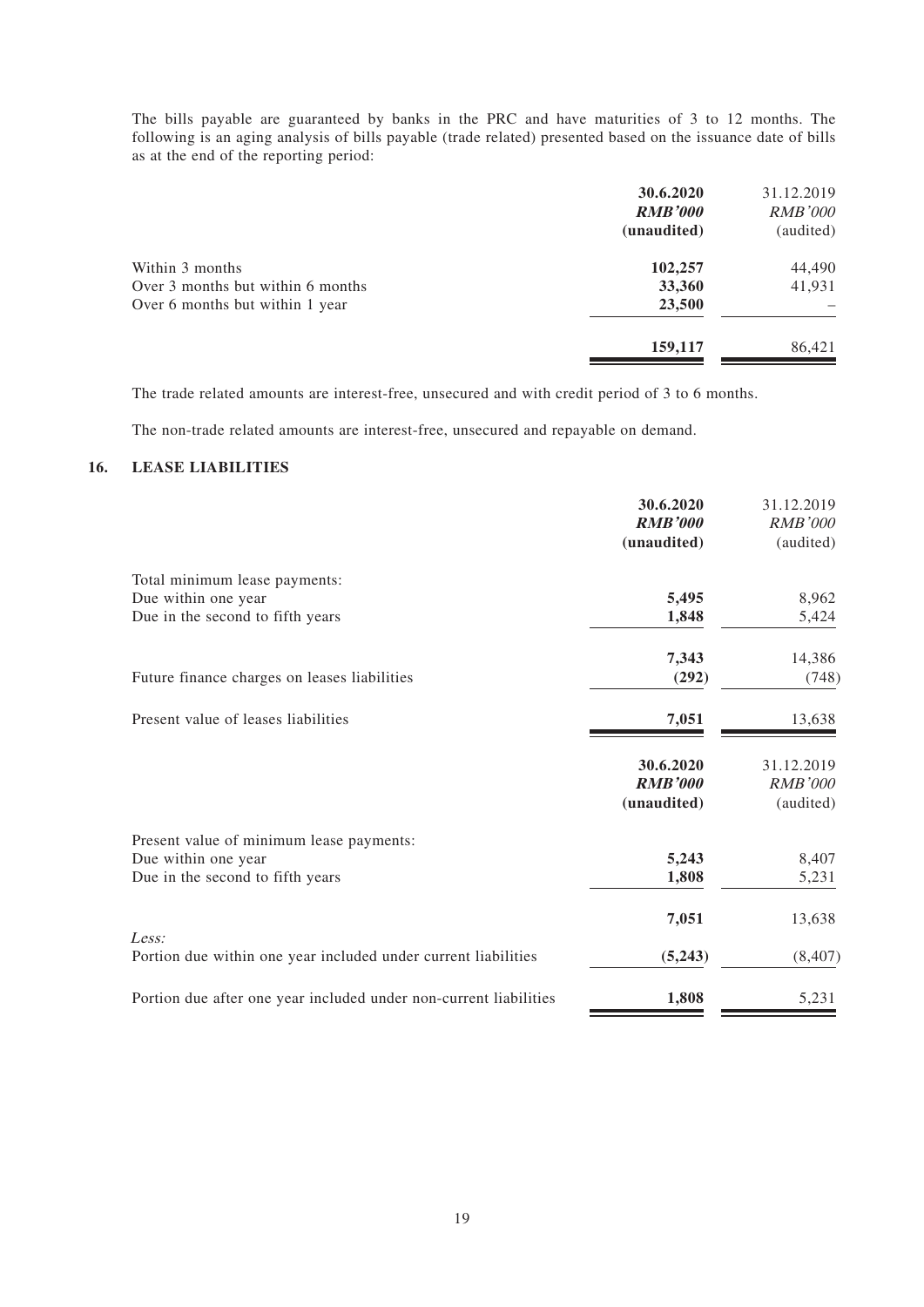### **17. SHARE CAPITAL**

|                                                                                          | <b>Number</b><br>of shares                 | Amount<br>HK\$                            |
|------------------------------------------------------------------------------------------|--------------------------------------------|-------------------------------------------|
| Ordinary shares of HK\$0.01 each                                                         |                                            |                                           |
| Authorised:<br>At 1 January 2019, 30 June 2019 and 30 June 2020                          | 8,000,000,000                              | 80,000,000                                |
| Issued and fully paid:<br>At 31 December 2019 and 30 June 2020                           | 1,282,211,794                              | 12,822,118                                |
|                                                                                          | 30.6.2020<br><b>RMB'000</b><br>(unaudited) | 31.12.2019<br><b>RMB'000</b><br>(audited) |
| Share capital presented in the condensed consolidated<br>statement of financial position | 10,457                                     | 10,457                                    |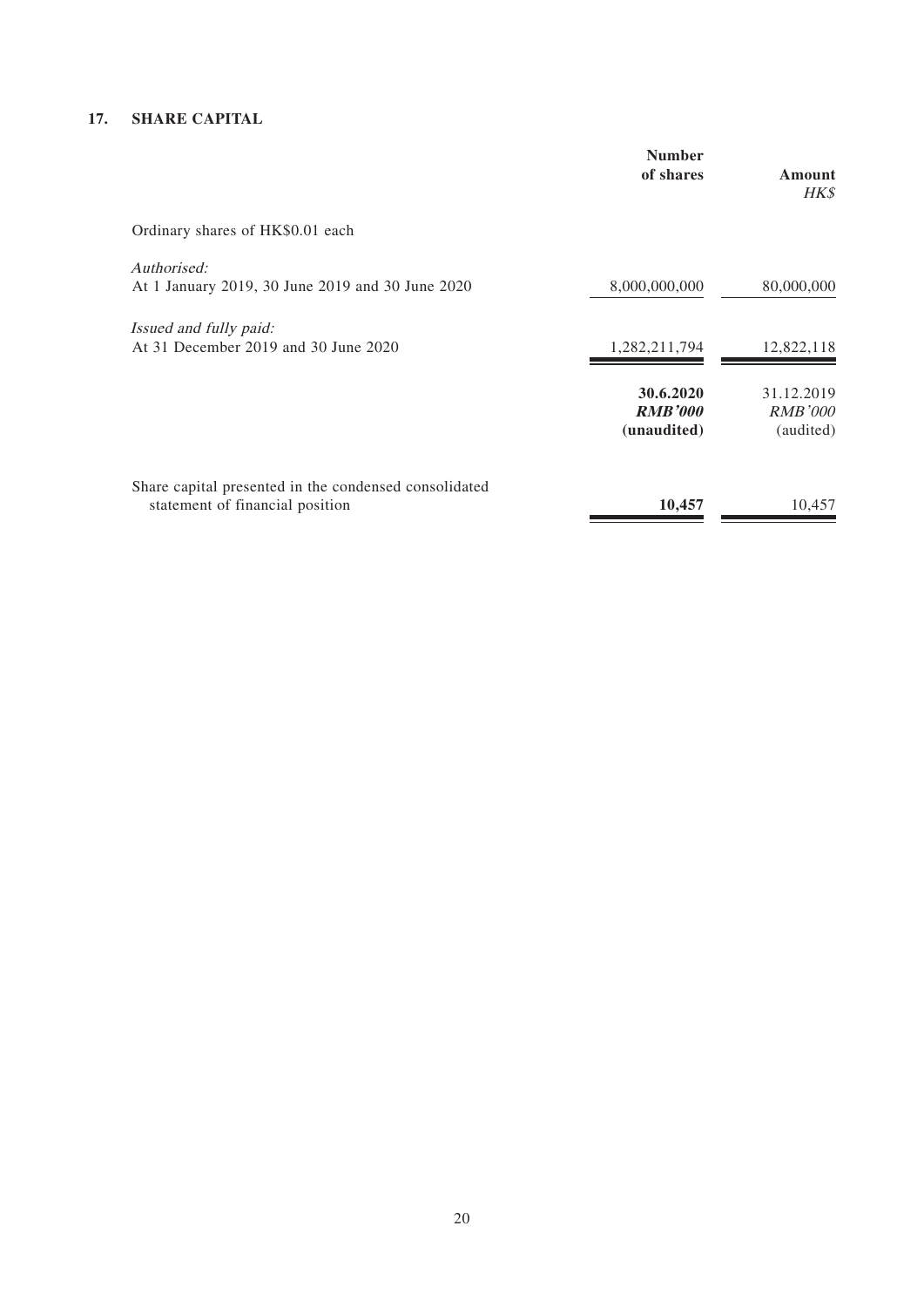# **MANAGEMENT'S DISCUSSION & ANALYSIS**

## **Business review**

As the novel coronavirus took its toll during the reporting period, industries across the board showed significantly decline in sales figures, and the automobile industry was no exception. In the first half of 2020, the Group achieved total unaudited revenue of approximately RMB741.95 million, representing a decrease of approximately 35.7% compared to approximately RMB1,154.61 million for the corresponding period last year. The decrease in revenue was mainly due to a decrease in the sales of engines. Apart from the reason mentioned above, the decrease in the sales of the engines was caused by the unfavorable automobile market environment. Even before the deadly outbreak, car sales in China were in decline due to a slowing economy and trade tensions with the United States.

Sales volume of engines decreased by approximately 60.6%, from approximately 72,600 units in the first half of 2019 to approximately 28,620 units in the first half of 2020, mainly due to the decrease in sales of both gasoline and diesel engines.

With respect to the engines business segment, the Group recorded approximately 56.2% decrease in the segment revenue, from approximately RMB804.72 million in the first half of 2019 to approximately RMB352.85 million in the first half of 2020. The decrease was mainly due to a decrease in the sales of both gasoline and diesel engines.

With respect to the engine components segment, the Group recorded approximately 11.2% increase in the segment revenue, from approximately RMB349.90 million in the first half of 2019 to approximately RMB389.11 million in the first half of 2020. The increase was mainly due to a slight increase in the sales of connecting rods and increase in sales of accessories in the first half of 2020. The Group sold approximately 252,950 units of crankshaft in the first half of 2020, representing approximately 2.0% decrease compared to approximately 258,200 units for the corresponding period of 2019. The decrease was due to the decrease in demand for Bx8 crankshafts as requested by BMW Brilliance Automotive.

The Group sold approximately 396,500 units of connecting rods in the first half of 2020, representing approximately 29.7% increase compared to approximately 305,800 units for the corresponding period of 2019. The increase in the unit sales of connecting rods was mainly due to an increase in demand of Bx8 connecting rods during the reporting period.

The unaudited cost of sales amounted to approximately RMB695.61 million in the first half of 2020, representing a decrease of approximately 30.5% compared to approximately RMB1,001.05 million for the corresponding period last year. The decrease was less than the corresponding decrease in the Group's total unaudited revenue, as there was only slight decrease in fixed cost.

The gross profit margin of the Group decreased as the volume of production decreased significantly whilst the fixed cost remained during the period. It was approximately 6.3% in the first half of 2020 whilst it was approximately 13.3% in the first half of 2019.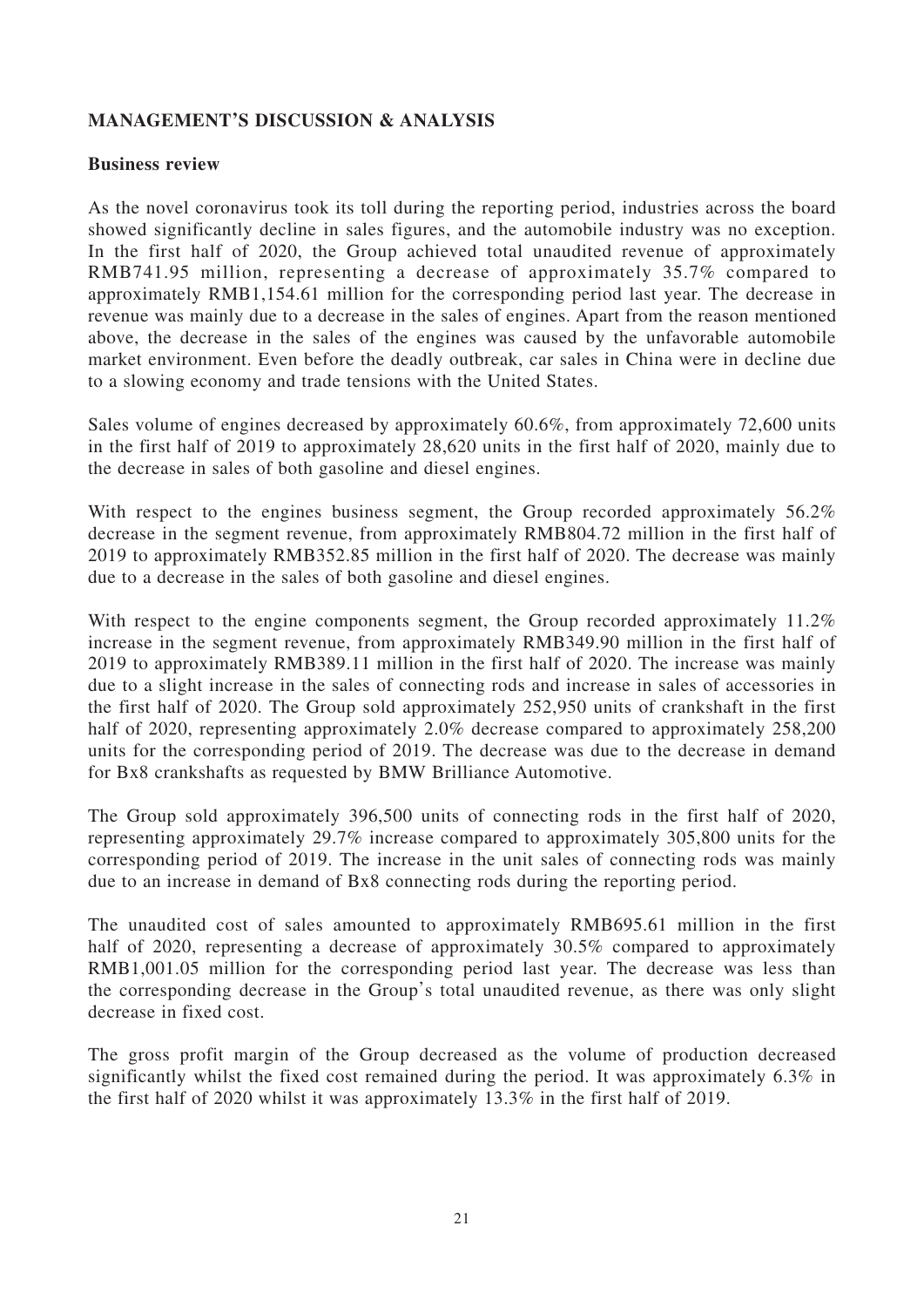The unaudited other income increased from approximately RMB11.45 million for the first half of 2019 to approximately RMB15.10 million for the first half of 2020, representing an increase of approximately 31.9%. The increase was mainly due to the increase in government grants recognized during the period.

Impairment losses increased from approximately RMB0.54 million in the first half of 2019 to approximately RMB13.58 million in the first half of 2020. The increase was mainly due to an impairment of trade and other receivables from certain customers.

The unaudited other gains and losses increased from net losses of approximately RMB0.83 million for the first half of 2019 to net losses of approximately RMB10.07 million for the first half of 2020. The increase was mainly due to more unrealized foreign exchange translation loss recognized and less net gain arising on financial assets at fair value through profit and loss account recognized in the first half of 2020.

The unaudited selling and distribution expenses decreased by approximately 21.9%, from approximately RMB18.42 million in the first half of 2019 to approximately RMB14.39 million in the first half of 2020, representing approximately 1.6% and approximately 1.9% of the revenue in the first half of 2019 and 2020 respectively. The decrease in terms of value was mainly due to a decrease in transportation and sales staff costs.

The unaudited administrative expenses decreased by approximately 10.8%, from approximately RMB61.68 million in the first half of 2019 to approximately RMB54.99 million in the first half of 2020, representing approximately 5.3% and approximately 7.4% of the revenue in the first half of 2019 and 2020 respectively. The decrease in value was mainly due to the general decrease in other staff costs, depreciation and office expenses. The increase in terms of percentage was mainly due to a larger extent of decrease in sales volume.

The unaudited finance costs decreased by approximately 6.7%, from approximately RMB41.76 million in the first half of 2019 to approximately RMB38.97 million in the first half of 2020. The decrease was mainly due to decrease in the discount rate of short-term financing by discounting bills during the course of business.

The Group's unaudited profit before tax was approximately RMB39.38 million in the first half of 2019, whereas there was unaudited loss before tax of approximately RMB78.07 million in the first half of 2020.

The unaudited income tax expenses decreased by approximately 92.7%, from approximately RMB7.46 million in the first half of 2019 to approximately RMB0.54 million in the first half of 2020. The decrease was due to the decrease in business transacted during the period.

In the first half of 2020, the Group recorded unaudited net loss attributable to the owners of the Company of approximately RMB78.62 million, which compares to unaudited net profit attributable to the owners of the Company of approximately RMB31.93 million for the six months ended 30 June 2019.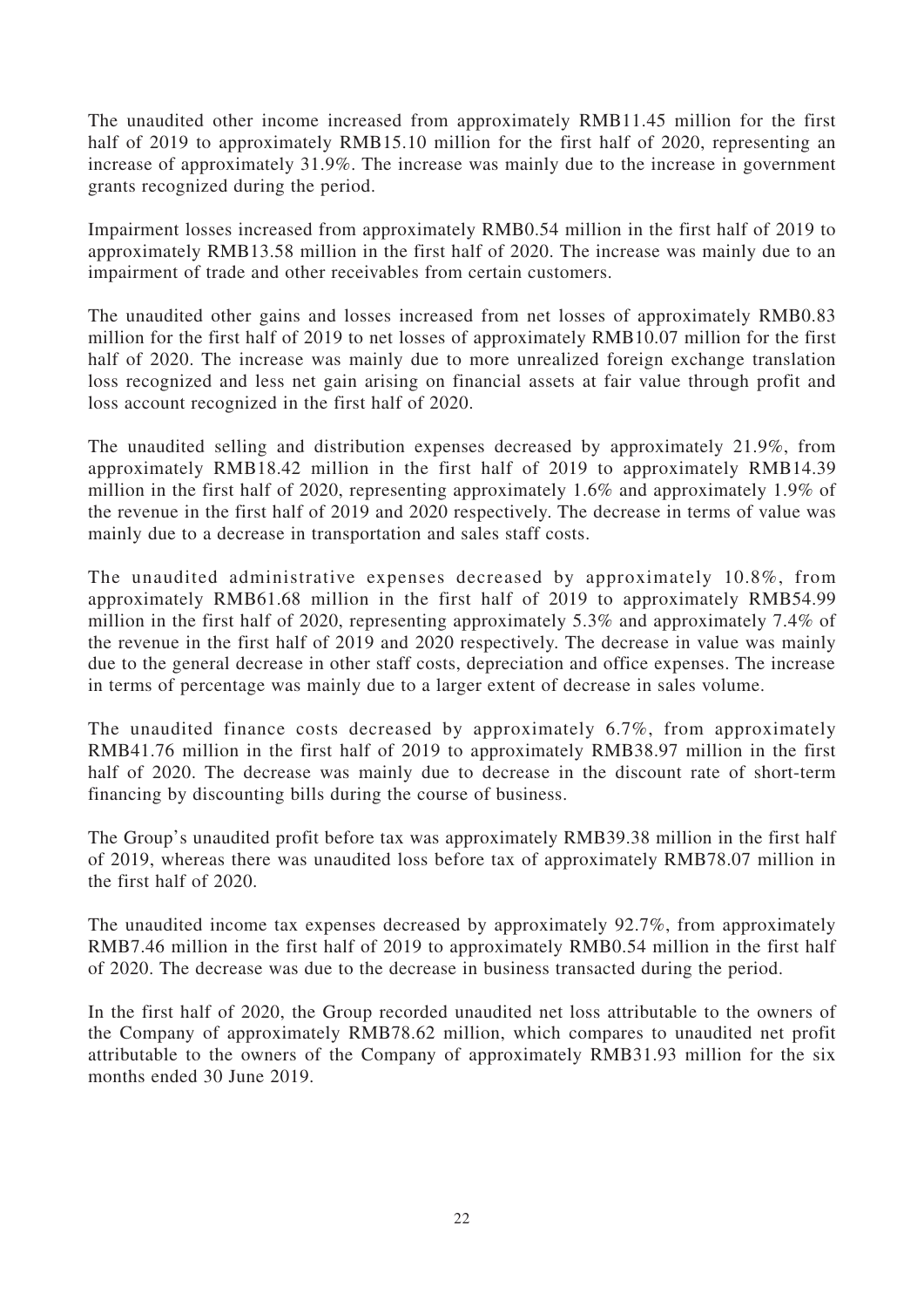# **Liquidity and financial resources**

As at 30 June 2020, the Group had approximately RMB63.76 million in bank balances and cash (31 December 2019: approximately RMB98.19 million), and approximately RMB462.54 million in pledged/restricted bank deposits (31 December 2019: approximately RMB266.07 million).

As at 30 June 2020, the Group had trade and other payables of approximately RMB1,206.68 million (31 December 2019: approximately RMB1,176.14 million), bank borrowings due within one year in the amount of approximately RMB1,259.10 million (31 December 2019: approximately RMB1,008.09 million), and bank borrowings due after one year in the amount of approximately RMB421.37 million (31 December 2019: approximately RMB577.72 million).

# **Pledge of assets**

As at 30 June 2020, the Group pledged certain of its land use rights, buildings, plant and machinery with a total value of approximately RMB82.86 million (31 December 2019: approximately RMB100.15 million) to certain banks to secure certain credit facilities granted to the Group.

As at 30 June 2020, the Group also pledged bank deposits of approximately RMB460.20 million (31 December 2019: approximately RMB261.30 million) to certain banks to secure certain credit facilities granted to the Group.

# **Gearing ratio**

As at 30 June 2020, the Debt-to-Equity ratio of the Group, computed by dividing total liabilities by total equity attributable to the owners of the Company, was approximately 1.07 (31 December 2019: approximately 1.01).

As at 30 June 2020, the gearing ratio, computed by dividing bank borrowings by total equity attributable to owners of the Company, was approximately 57.7% (31 December 2019: approximately 53.0%). Both Debt-to-Equity ratio and gearing ratio were slightly increased, which were mainly due to increase in total bank borrowings and decrease in total equity.

### **Contingent liabilities**

During the period under review, the Group (i) endorsed certain bills receivable for the settlement of trade and other payables; and (ii) discounted certain bills receivable to banks for raising cash. The Group considered that the risk of default in payment of the endorsed and discounted bills receivable was low because all endorsed and discounted bills receivable were issued and guaranteed by reputable PRC banks.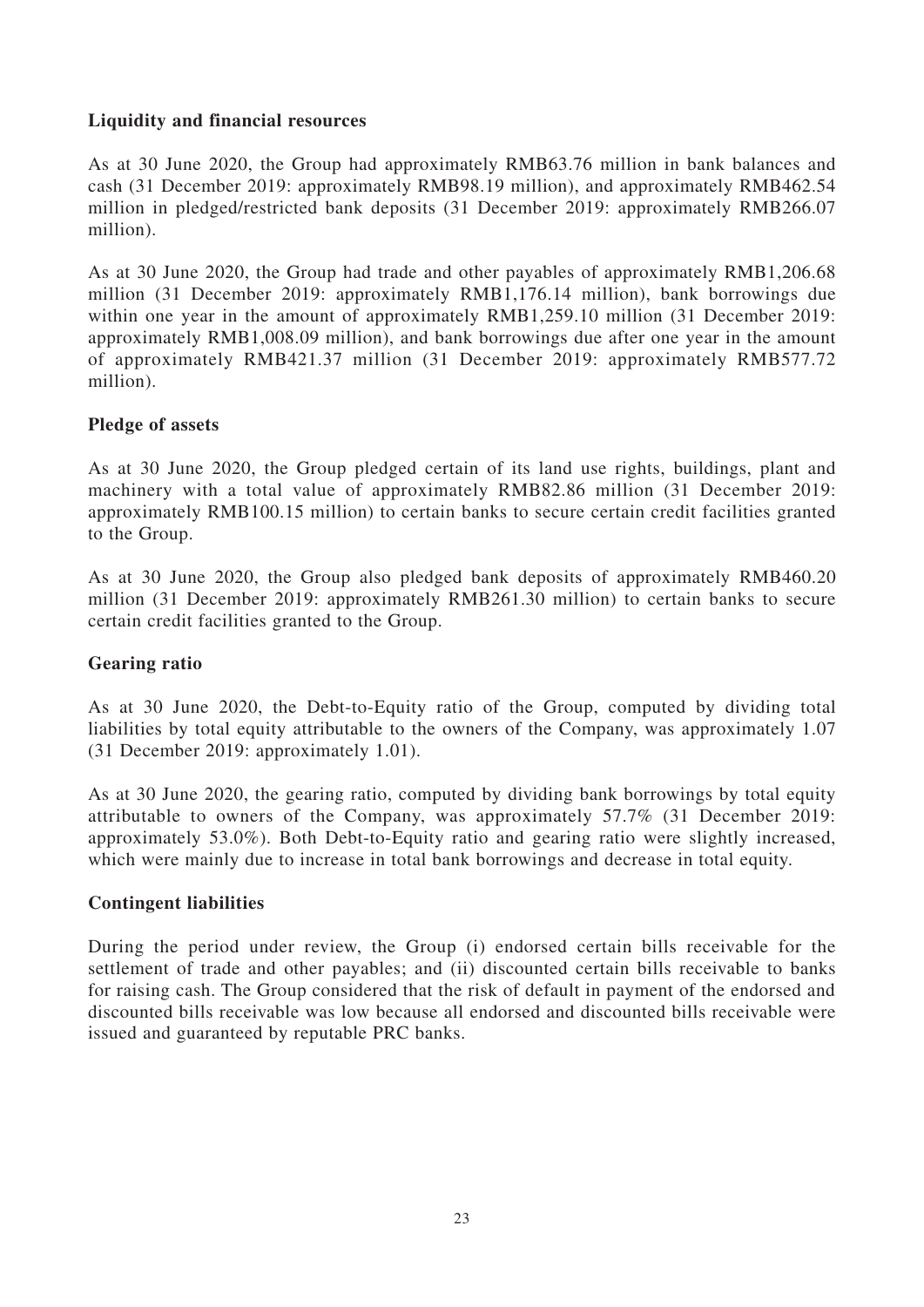# **Capital commitments**

As at 30 June 2020, the Group had capital commitments of approximately RMB388.07 million (31 December 2019: approximately RMB479.09 million), of which contracted capital commitments amounted to approximately RMB70.26 million (31 December 2019: approximately RMB101.09 million), which is primarily related to the capital expenditure in respect of acquisition of property, plant and equipment, and new engine development.

# **Foreign exchange risks**

The Group's functional currency is Renminbi. Since the Group has certain assets and liabilities, such as receivables, payables, cash and bank borrowings, denominated in foreign currencies, such as United States Dollar and Hong Kong Dollar, the Group is exposed to foreign currency translation risk. The Group will monitor its foreign exchange risks and may consider hedging its foreign currency exposure, if and when necessary.

# **Employees and remuneration policy**

As at 30 June 2020, the Group had approximately 1,274 employees (30 June 2019: approximately 1,603). Employee costs amounted to approximately RMB57.62 million for the six months ended 30 June 2020 (six months ended 30 June 2019: approximately RMB85.14 million). The Group will endeavor to ensure that the employees' salary levels are in line with industry practice and prevailing market conditions and that employees' remuneration is based on their performance.

# **Outlook**

In the first half of 2020, the country shutdown in February and March to fight the novel coronavirus pandemic and the consumers' concerns over a slowing economy and trade tension with the United States resulted in the further dampened sales of the passenger vehicles segment of the automotive sector in the PRC after the lackluster performance in 2019. According to the China Association of Automobile Manufacturers ("**CAAM**"), the sales of passenger vehicles segment recorded a decline of 22.5% on a year-on-year basis in the first half of 2020 whilst the sales of commercial vehicles segment recorded a growth of 9.5%. Passenger vehicles account for about 76.7% of sales of the automotive sector. The decline of the passenger vehicles segment was mainly driven by a decrease in demand for sedan cars and sport-utility vehicles ("**SUVs**"). As such, the sale volume of our engine products decreased significantly during the reporting period.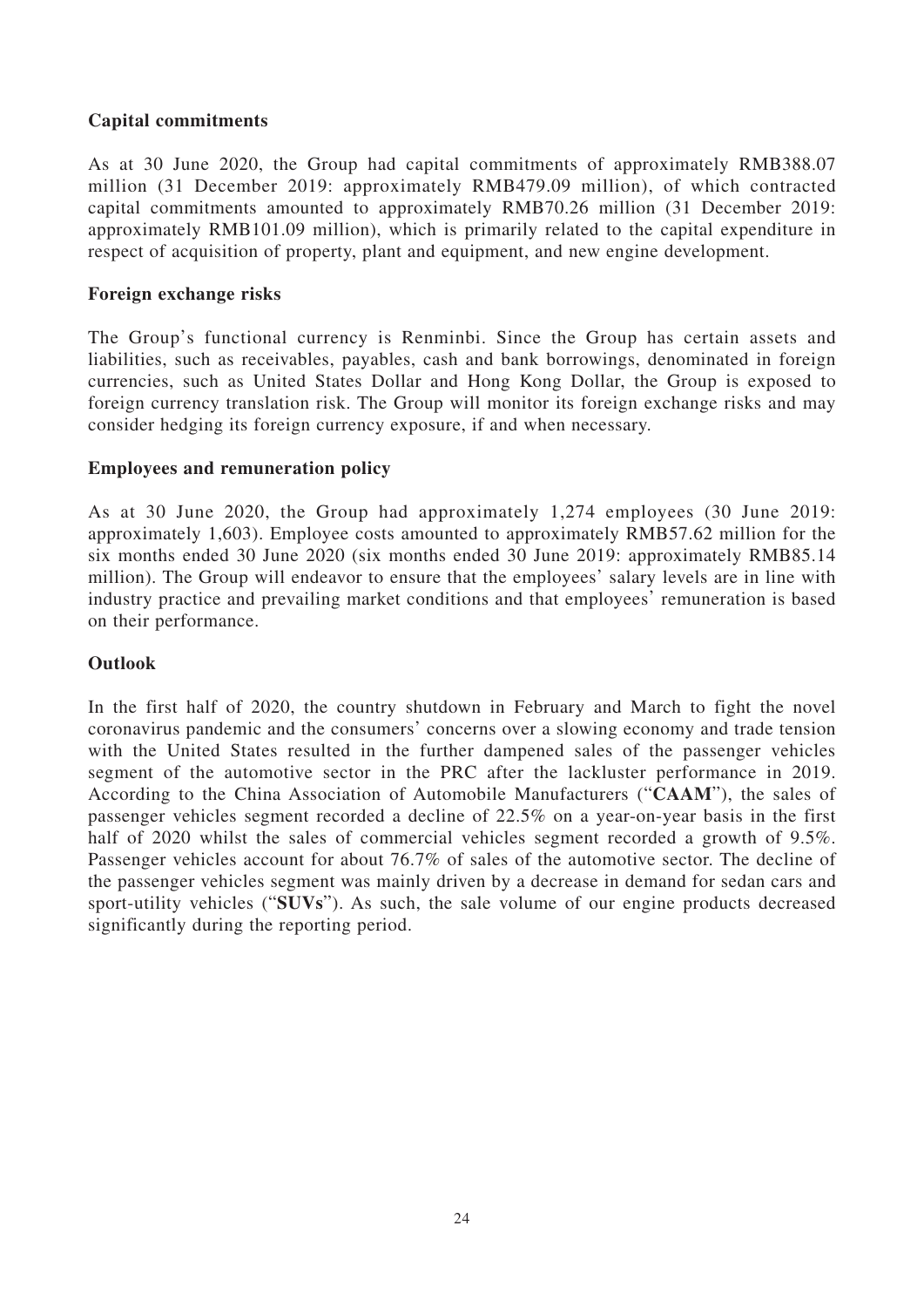The current global economic uncertainties and pandemic development may continue to pose threat to the PRC's automobile markets. In view of this situation, the PRC government has already implemented various policies to boost the automobile sales, including purchase subsidies, relaxation of new issuance of license plates in core cities, exemption of vehicle purchase tax, to promote automobile sales growth. As we see from the latest statistics released by CAAM, the automobile sales in June 2020 shows a sign of rebound as both the passenger vehicles (in particular, the SUV units) and commercial vehicles post double-digit growth year-on-year. This is attributable to the release of the long-accumulated purchase power as the outbreak of the novel coronavirus in the beginning of the year restrains people from shopping. Amid the continual woe of the novel coronavirus, however, the PRC government shows capability to keep the confirmed cases at a low level nationwide. Pent-up demand and consumers trying to avoid public transport to lower the risks of being infected will help getting more customers back into showrooms after lockdown measures eased. Thus, it is expected that in the second half of the year automobile sales may be able to approach the same level as last year.

During the reporting period, the Group recorded a significant decline in the sales of both the gasoline and diesel engines due to decrease in demand from customers. The sales of engine components recorded a slight increase in revenue.

Regarding the prince engine business (the CE engine business), the sales is much lower than the original forecast. This is mainly affected by the unexpected withdrawal of orders from some of the customers as the novel coronavirus pandemic hugely affected the industry chain during the period. This trend is particularly obvious in the mid to lower-end market. The Group has confidence that more contribution from the sales of CE engines will be back on track from the second half of 2020 and the years ahead. We have been preparing various versions of Prince engines with different power output to be industrialized. Our CE engine technology is authorized and developed on the basis of BMW Prince Engine, which has won the World's Best Ten Engines in eight consecutive years. CE engine adopted leading and mature technologies with strategic positioning of "high starting point, high quality, and high platform". An expert team from BMW Germany provided all-around supports on research and development, industrialization, supply chain management, quality management and project management, ensuring the engine production is in accordance with BMW process certification, BMW quality philosophy and BMW quality standard.

CE engine family currently consists of three displacements model of 1.2L, 1.6L and 1.8L with different performance level and hybrid derivatives. CE engine meets requirements of CN6b emission regulation and the fourth phase fuel consumption. The CE engine is applicable for SUV, passenger vehicle, multi-purpose vehicle, A-class vehicle models, etc. Although the sales volume shows disappointing results during the period which is badly affected by the pandemic across the country and the world, the Group still believes that CE engines will become the key driver for the Group's engine business going forward. In addition to existing customers, we are in new cooperation with a number of automobile manufacturers which confirmed orders for CE engines in the coming few years.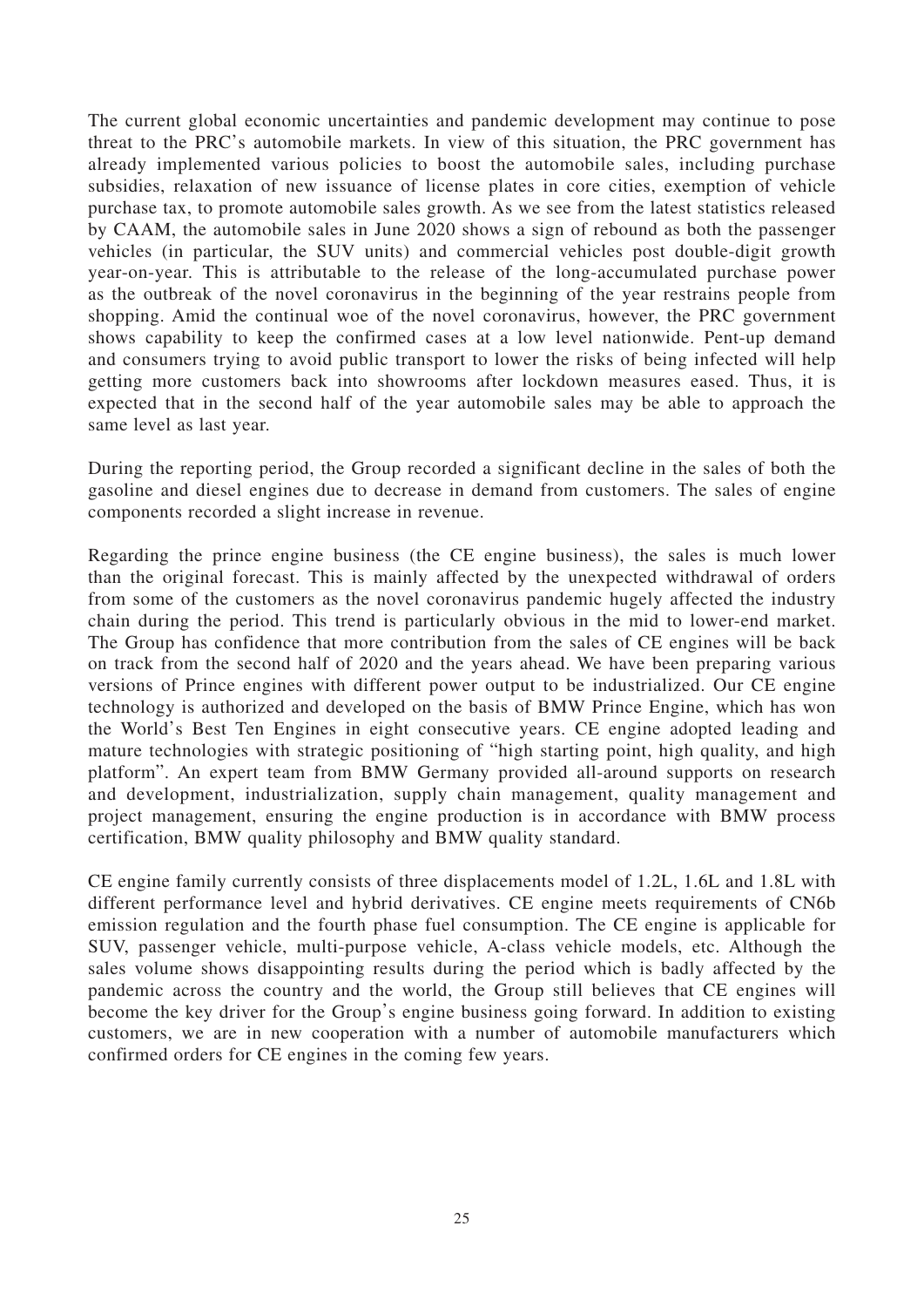At present, our XCE branded traditional and CE engines are all CN6 emission standard compliant. The switch from CN5 to CN6 is a huge technical test for engine manufacturers as the time allowed for the switch is shortened, leaving us a very short reaction time to deal with the change. Since we have an independent, robust technological research and development system, this would enable us to fulfil this national requirement before the deadline in July 2020.

Regarding engine components business, the crankshaft production line for Bx8 engines and connecting rods production showed a continued growth in sales in the first half of 2020 when compared to the corresponding period in 2019. As set out in Brilliance China's annual report for 2019, BMW Brilliance Automotive achieved sales of 545,919 (2018: 466,182 units) BMW vehicles in 2019 which showed a double-digit growth and it is expected that the demand of finished crankshaft for Bx8 engines will increase as new models of BMW vehicles will be put up for sales in the coming few years. Apart from this, BMW officially nominated us as the next generation of Bx8 engine crankshaft and connecting rod supplier and the supply period has been extended to 2030, and the shared order of connecting rod production will be increased from 30% to 50%.

In addition, BMW has fully affirmed us the pursuit of excellent quality, and it is another milestone in the development components business. So far, we delivered over 2.0 million crankshafts and 5.0 million connecting rods to BMW. At the same time, we maintained high quality of customer after-sales service for 7 consecutive years. We won the BMW "Quality Excellence Award" and became BMW's excellent supplier. We will continue to uphold the core values of being close to our customers, and be responsible, open and transparent, and continuous innovation to further enhance core competitiveness and push forward the development of the Group.

The Group will continue to explore new business opportunities with BMW AG, BMW Brilliance Automotive and other strategic partners in the future.

# **INTERIM DIVIDEND**

The Board did not recommend the payment of any interim dividend for the six months ended 30 June 2020 (six months ended 30 June 2019: nil).

### **PURCHASE, SALE OR REDEMPTION OF THE COMPANY'S LISTED SECURITIES**

Neither the Company nor any of its subsidiaries has purchased, sold or redeemed any of the Company's listed securities during the six months ended 30 June 2020.

### **COMPLIANCE WITH CORPORATE GOVERNANCE CODE**

The Company is committed to achieving and maintaining the highest standards of corporate governance, consistent with the needs and requirements of the business and its shareholders. The Company has adopted the code provisions set out in the Corporate Governance Code (the "**CG Code**") contained in Appendix 14 to the Listing Rules. The Company has complied with all code provisions of the CG Code throughout the six months ended 30 June 2020.